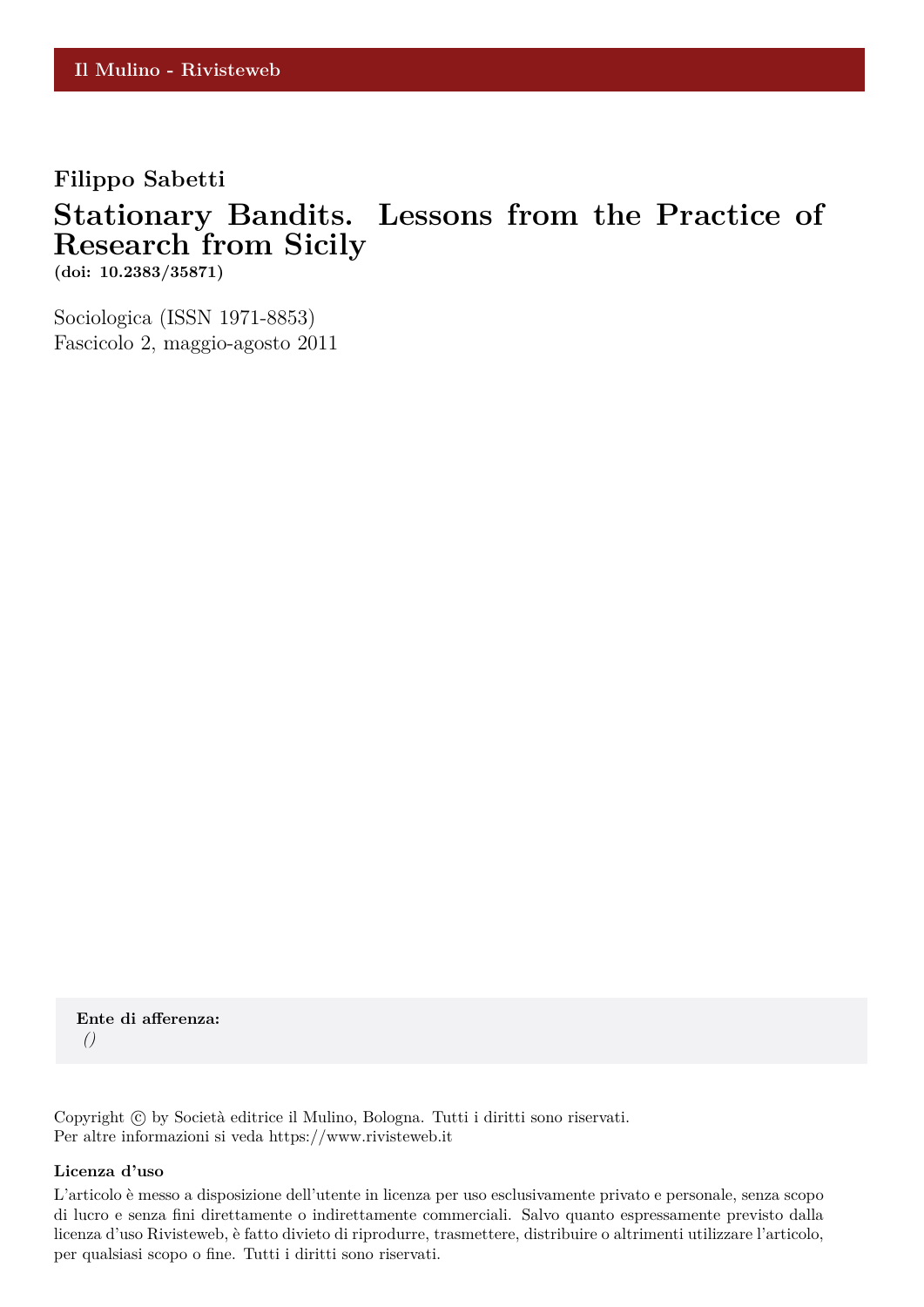Symposium / "Telling about the Mafia": Research, Reflexivity, and Representation, edited by Marco Santoro

# **Stationary Bandits**

## Lessons from the Practice of Research from Sicily

*by* Filippo Sabetti

doi: 10.2383/35871

A concern with theories of collective action and inaction and Danilo Dolci's reports on West Sicily originally stimulated my interest in Sicily. My research began with the normative and empirical question of whether the structure of basic social institutions can be the primary instrument for advancing human welfare or an essential source of human adversity. I originally wanted to explore this topic in Haiti but several events compelled to turn to a more hospitable research site – Western Sicily.

My first book on Sicily was published in 1984 under the title *Political Authority in a Sicilian Village*; a second edition retitled *Village Politics and the Mafia in Sicily* updated the earlier book and was published in 2002. I have devoted one third of another book, *The Search for Good Government: Understanding the Paradox of Italian Democracy*, to the war on crime in Sicily as a fight for good government [Sabetti 1984; Sabetti 2000; Sabetti 2002]. I have written several essays and book reviews on the mafia and related topics. For all these reasons, I welcome the opportunity to revisit the history of the mafia in the hope that my reflections on the practice of research will be of some use to others. I offer my experience as an encouragement to young scholars not to be afraid of challenging the prevailing academic and popular wisdom and to persevere in the work they consider of genuinely scholarly importance.

When I began working on the topic in 1970, there was an overwhelmingly dominant paradigm in the approach to the study of Sicily and Southern Italy – an approach that is still predominant in some quarters. The script reads essentially that the making of a united Italy had been a failure because the middle class had failed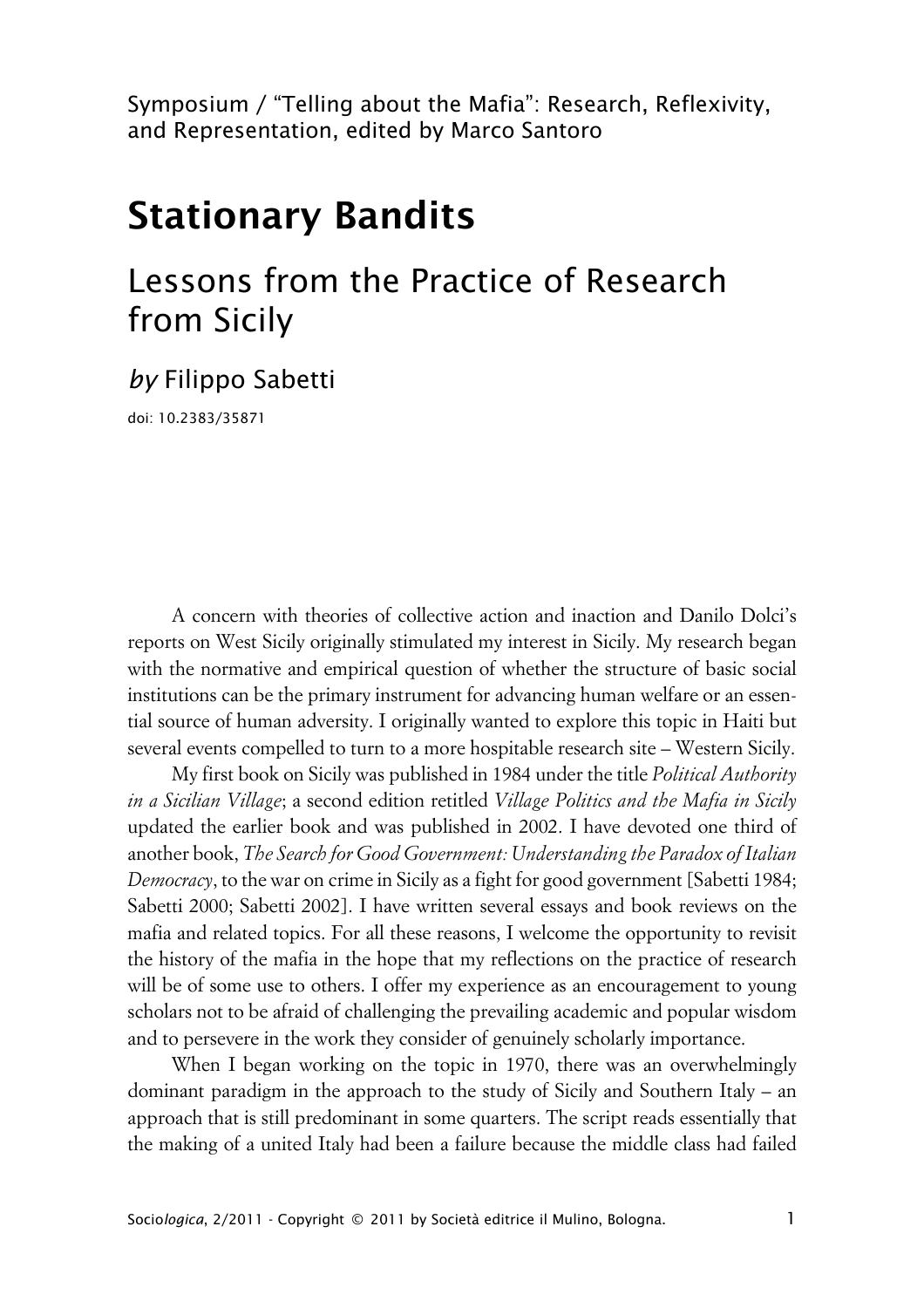in its mission of ushering in a system of centralized government and administration *à la* Max Weber and democratic (i.e. Jacobin or Socialist) reforms. From here, follows Gramsci's description of the South as "a general social disintegration" – variously worded by subsequent analysts. The Gramscian understanding was given additional refinements for Sicily, culminating in the generalization – whose truth was deemed to be self-evident – that the rise and presence of mafia groups were always arrangements worked out mostly by landlords and estate managers to manipulate peasant labour. From such vantage points, it became easier to project back into time the themes of ungovernability, backwardness and violence – viewed together as "the Sicilian problem" – and portray them as almost immemorial and enduring features of Sicilian life. This way the history of the mafia became the history of Sicily itself.

I found grave inadequacy and deficiency in the dominant paradigm about Southern Italy, Sicily, and the mafia. The inadequacy of standard explanations of mafia groups, coupled with a knowledge of the poor performance of governmental arrangements and of the institutional and legal impediments to voluntary undertakings, led me to outlandish conjectures about outlaw societies. Given the costliness of State solutions to the problem of social organization, what alternative social regimes could Sicilians develop that would enable them to cope with the contingencies of life and survive in that struggle?

These alternatives social regimes require their own system of entrepreneurship for preserving enforcement capabilities outside the established law and for maintaining an appeal to constituencies of potential supporters. Such outlaw societies are confronted with the all the problems of political organization, including the possibility that their rule-making and rule-enforcing mechanisms can become mechanisms for tyranny and shakedown rackets. Thus, I reasoned, whether Sicilian outlaw societies were gangs of malefactors, expressions of the fundamental asociality of islanders, outlaw protective agencies of rural or urban capitalists, and, more generally, impediments to human development was a question for empirical study – not for political mythology.

I did not assume or think that "*the*" mafia as a set of criminal organizations never existed; nor that some extra-legal groups were not criminal *ab origine*. No right-thinking person or analyst can refrain from sharing *l'impegno civile* or civic engagement shown by Dolci and many Sicilian intellectuals, politicians and magistrates in fighting criminals and criminal organizations. The challenge was, and remains, to maintain civic engagement without impairing due process of inquiry. After all, to understand something does not mean to justify it. Many analysts, I discovered, failed to take up this challenge; their civic engagement became highly moralistic, creating a huge antinomy between *impegno civile* and empirical research [see also Sabetti 2006].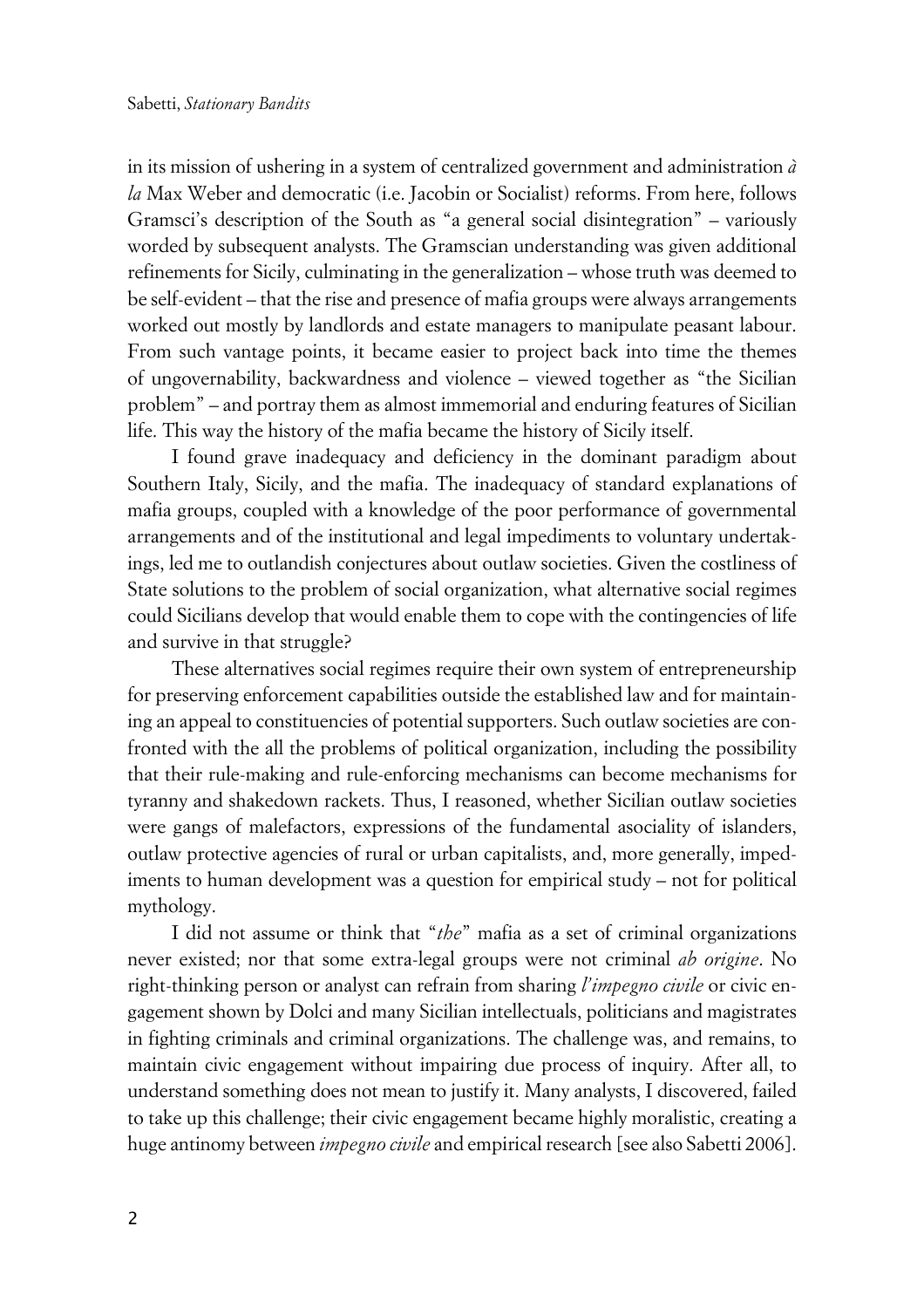What I argued – and set out to show in my own research – that the rise and operation of Sicilian mafia groups should – and can – be more carefully investigated.

I was helped in rethinking, and meeting, the challenge by two sets of factors. First, there was the work of American political scientists Vincent Ostrom and Elinor Ostrom.<sup>1</sup> Their unparalleled interdisciplinary inquiry into the study and practice of the American compound republic, public administration and public services, the foundations of self-governing societies and theories of constitutional choice, opened up for me new theoretical vistas. Their work and example spurred me to add public and rational choice theory to my tool kit in the study of comparative politics. Having taken up the challenge, I soon discovered that public and rational choice theory led me, in turn, to appreciate anew the Nineteenth-century Italian school of public finance, and to discover the intellectually invigorating work on constitutional political economy by several Sicilian thinkers, including the great political economist, Francesco Ferrara (1810-1900).<sup>2</sup> Second, as someone originally trained in both history and political science, I was uneasy in the face of huge generalizations that characterized the dominant approach in social science concerning the cut-and-thrust of history itself, as well as the lack of almost any attention to ongoing contests of ideas and movements as people sought to influence one another. Hence, I set out to confront the historical puzzle of what went wrong in Sicilian development and why some people turned to extra-legal and outlaw arrangements known collectively as the mafia. An initial step led me to refocus the way in which we in social science have assumed as unproblematic centralized government and administration (or the Weberian state), and looked at Sicilian history, and the organization and practice of governmental institutions there. I did so with a tool kit fashioned in the American Midwest and amplified with elements of the Sicilian intellectual tradition [see also Assemblea regionale siciliana 2000] – without, however, the Sicilian sensitivity about speaking badly of Sicily.

The reasons for examining the Sicilian problem within the microcosm of a single Sicilian community and for eventually settling on "Camporano", the pseudonym of Villalba, are made clear in chapter 1 of *Village Politics and the Mafia in Sicily* [Sabetti 2002, especially 13-15]. The depopulated and calm look of Villalba today gives no hint of its contentious two hundred years history. Unlike some of the other towns I had seriously considered for fieldwork, Villalba is notorious for having been at one point a capital of the mafia. *The New York Times* [1954] saw fit to print news of

<sup>1</sup> Following the award of the Nobel Prize in Economic Analysis to Elinor Ostrom in 2009, I discussed at some length their work and the Workshop in Political Theory and Policy Analysis as well as their influence on my own research in Sabetti 2011.

<sup>2</sup> Reference to Ferrara can be found in Sabetti 2002, 226-227, 231, 237. I have dealt more specifically with his ideas in Sabetti 1990 and in Sabetti 2000, especially in chapter 2.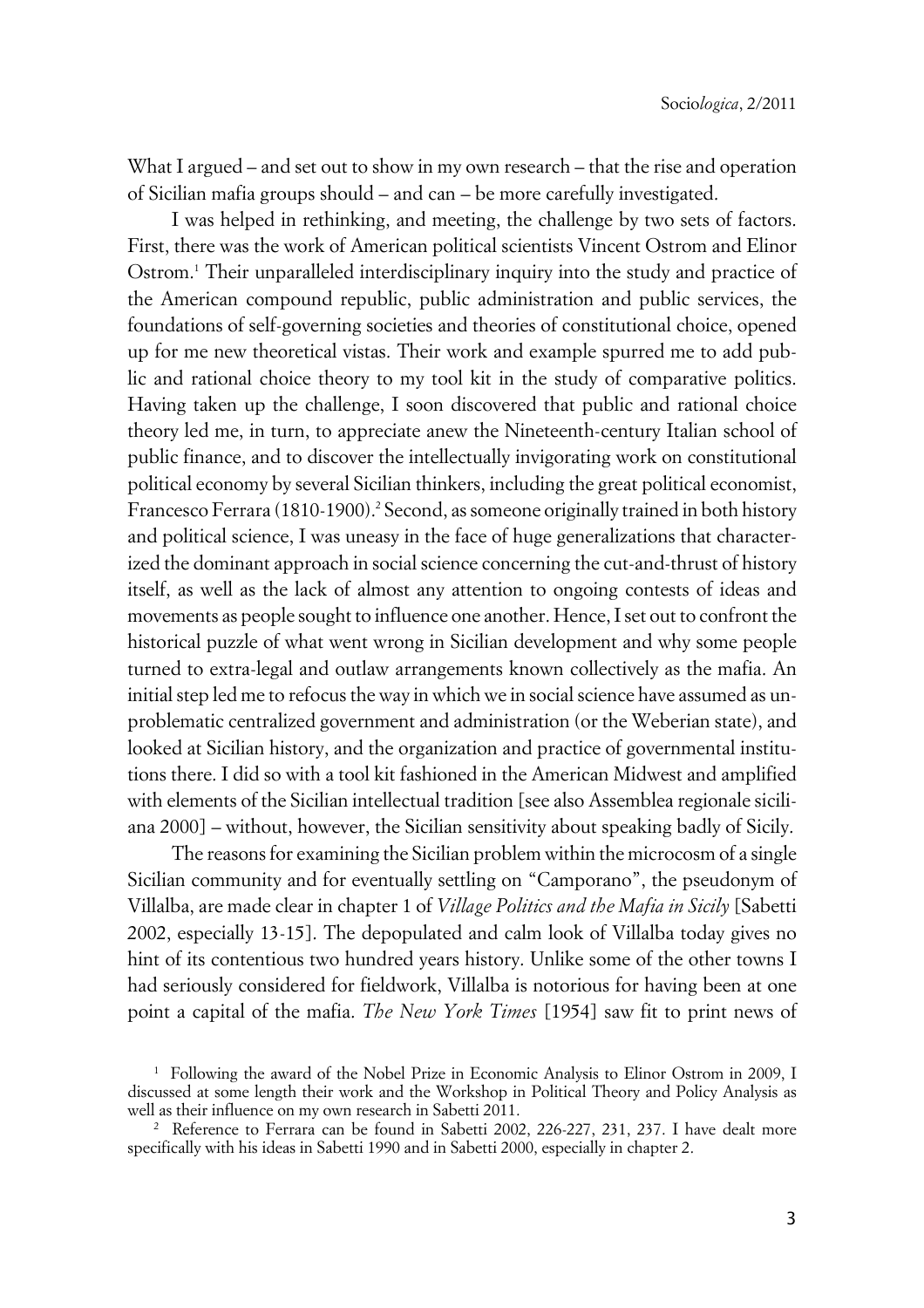the death of the local mafia chief, Calogero Vizzini, widely known as "Don Calò," in 1954.<sup>3</sup> But "Don Calò" is not the only villager known to the outside world. There are two other villalbesi well known outside the town for having fought the mafia and for having written about Villalba's contentious events.

They are Luigi Lumia and Michele Pantaleone. Though I could not reveal their identity originally, their points of view were duly taken into account in the narrative; both, in fact, speak out on many subjects, especially in chapters 8 and 9. I met with each of them several times in Villalba and Palermo. I remain especially grateful to the late Michele Pantaleone for his help in finding lodging for me in 1971-72, when I first stayed in the village, and for allowing his most trusted and closest aide to instruct me about the ways of the town and its people for no less than two hours, almost every day for about a year. Still, I could not automatically accept what I heard as truth. One problem was that Lumia and Pantaleone had a history of sharply disagreeing between themselves, to the point of needing judicial authorities to settle their disputes. One such disagreement was finally settled (in Lumia's favour) as late as 2002. Thus I was compelled to treat their accounts, including interviews and conversations with them, as I treated all other primary evidence – in need of confirmation.<sup>4</sup> When someone volunteers to provide "incontrovertible" evidence about the criminal activities of someone else, but somehow never, over the course of many years, finds time to do so, then his affirmations must be taken, at best, *cum grano salis*. The purpose of my work was, after all, to trace and explain local developments in which Lumia and Pantaleone, and past members of their families, had been central protagonists, acting often as estate managers, rentiers, private guards (*campieri*), and professional people as well as politicians, mafiosi and antimafia fighters. I discuss the procedures for weighing the evidence collected, in chapter 1 and in the Note at the end of the book.

Although the book deals with a single village, the argument, I argue, could apply to other villages in and beyond Sicily – wherever there are communities of people struggling to realize their self-governing capabilities in institutional settings rigged

3 He died on July 11.

<sup>4</sup> Pantaleone was the local Socialist leader; Lumia belonged to the Communist party. Over time Lumia occupied different positions of leadership in the PCI and was mayor of Villalba in 1978. I generally found Luigi Lumia's accounts more reliable than Pantaleone's and this also applies to Lumia's two-volume history [Lumia 1990]. As a villager, Lumia does have an incomparable grasp of local history, people and papers, and an exceptional access to PCI archives, that no outside researcher can match. But his accounts and interpretations are more political than scholarly, so need sifting. One example should suffice: Lumia is perhaps the only (former) Communist analyst to publicly recognize that the collapse of the regional association of Left cooperatives (USCA) by 1949 was due to corrupt practices internal to USCA itself; but he cannot resist insinuating that somehow such practices may have been due to the mafia [*ibidem*, 484]. There is no evidence of mafia involvement in the internal affairs of the Communist-run USCA in 1949; I report what I found on page 172.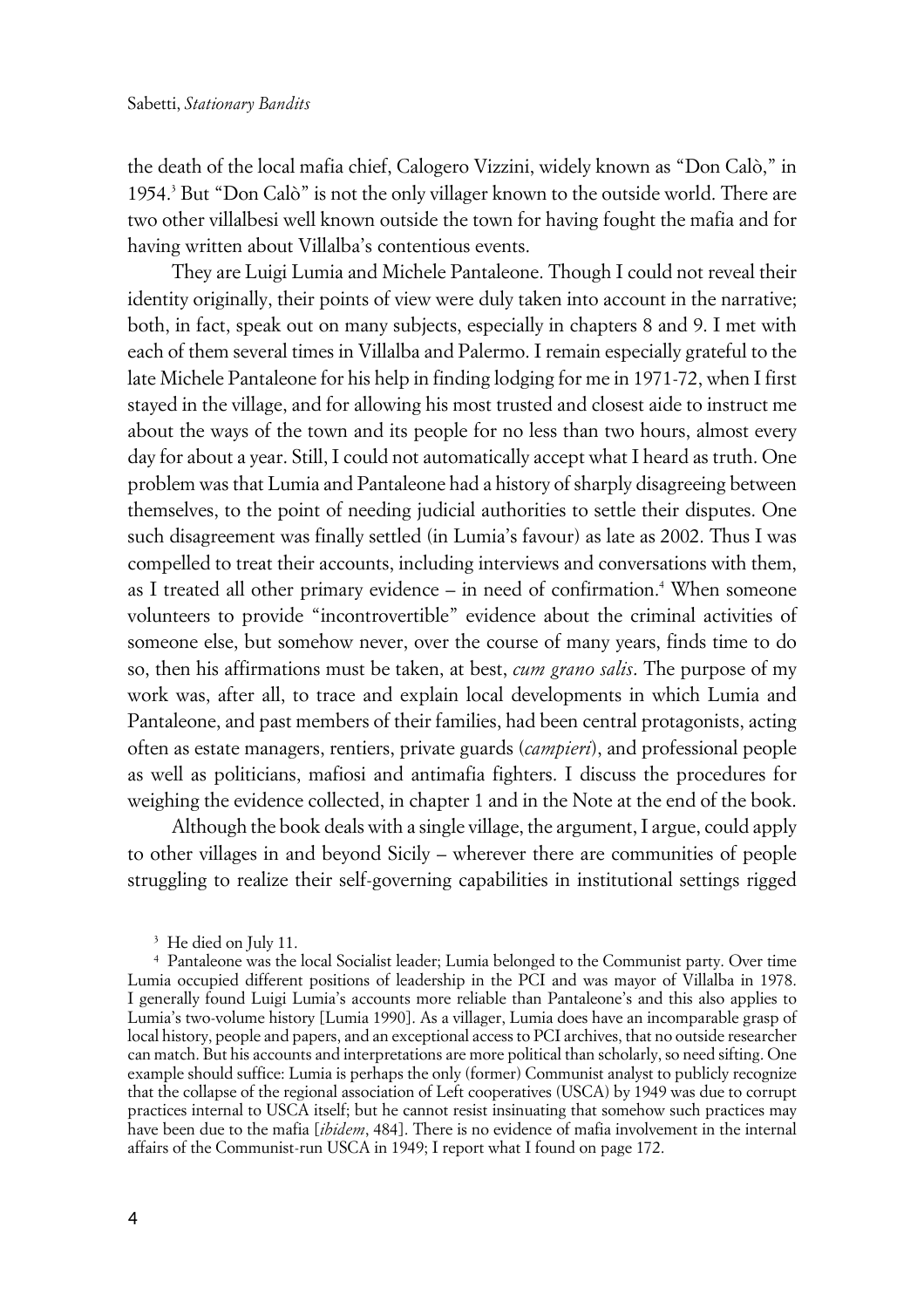against them. Since the book first appeared, a rich literature has become available both suggesting that what I set out to explore was neither outlandish nor misplaced – showing that we can think more theoretically and comparatively about what I set out to explore. Hence, the results of my research, revolutionary and extremely upsetting for some when the book was first published, can now find greater support and have something to contribute to ongoing inquiries in several fields of study: the political economy of crime and punishment in Sicily and as far away as Russia and Japan; the challenge of modernity as "seeing like a State" or "seeing like citizens"; the dynamics of contentious politics; the conditions under which citizens give, refuse and withdraw their consent to government; and what makes government, itself a form of what Mancur Olson called stationary banditry, ineffective and what leads local people to work outside the law – in effect to set up their own expression of stationary banditry [Gambetta 1993; Varese 1994; 2001; Bandiera 2002; Milhaupt and West 2000; Scott 1998; Ostrom 2001; McAdam, Tarrow and Tilly 2001; Levi 1997; Anechiarico and Jacobs 1996; de Soto 1989; Olson 1993].

In particular, Diego Gambetta drew on my research to build his own approach to the study of the Sicilian mafia. His book on the Sicilian mafia richly deserves the scholarly acclaimed it received from, among others, James S. Coleman, Robert D. Putnam, and Peter Reuter. While sharing many similarities, my approach digs deeper than his approach in the historical and political context of the business of private protection in Sicily. Whereas he emphasizes the classic contribution of Leopoldo Franchetti, I suggest that the contribution of both Franchetti and his travelling companion, Sidney Sonnino, must equally be taken into account. Whereas Gambetta accepts as unproblematic the Italian unitary state, I take it to be part of the Sicilian problem. Whereas he dismisses, somewhat sarcastically, Santi Romano's insights in coming to terms with the plurality of legal and extra-legal institutions, I do not, as my research also draws attention to the work of legal anthropology and especially Antonio Pigliaru's study *La Vendetta barbaricina come ordinamento giuridico* [1959].<sup>5</sup> At the same time, I must add that, when in my *The Search for Good Government* [2000] I examine the Palermo underworld and the government policies to combat it, my approach and findings much closer to those of both Gambetta and Federico Varese. The dimensions I treat there are:

a) the ontology of the mafia in question;

 $^{\rm 5}$  Much of the work of Paolo Grossi and his legal studies Center at the University of Florence has been concerned with how we are to understand the plurality of rule-governed arrangements human beings devise in different contexts and over time.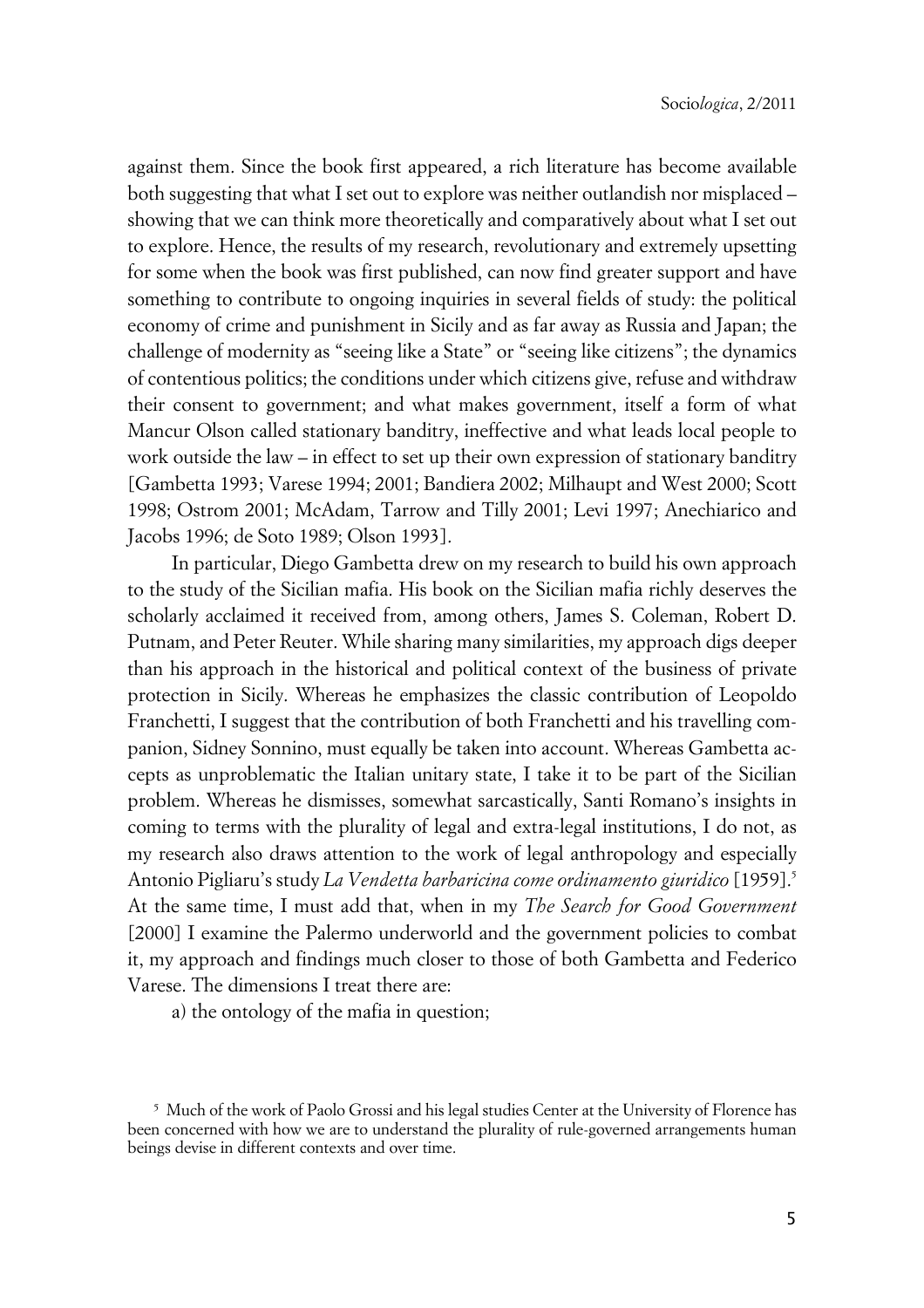b) the strength of the criminal underworld and the challenge of finding partners in crime;

c) the price of crime and why crime pays;

d) bureaucratic politics, clientelism and institutionalized corruption;

e) police and prosecutorial strategies.

The history of Sicily constitutes a rich laboratory for examining different expressions of political experiments and illegal enterprises. The rise of the mafia cannot be understood if we neglect or skip over its historical context.

#### **xThe Historical Context**

I set out to trace approximately two hundred years of political-economic experience concerned with the development of structures to sustain village life - that is before and after the so-called abolition of feudalism in 1812. Initially I had only an intuitive sense of what Stephan R. Epstein, an economic historian, has more recently set on solid empirical foundations: "despite the use of seemingly 'archaic' tools [oxen and scratch ploughs], both yield ratios and production for hectare in Sicily up to the Eighteenth century was equivalent to, or higher than, that in most advanced northern European countries (England, Flanders, the Netherlands), and substantially better than in northern Italy or the Baltic regions" [Epstein 1992, 164]. In other words, feudalism and capitalism (and markets) coexisted in varying degrees of success and failure in Sicilian development before the Eighteenthth century – this conclusion runs counter to standard accounts in the literature on Sicily and the mafia. Moreover, the North European model of agricultural work is not in itself an indicator of progress; had it actually been adopted in Sicily, it would have caused an economic disaster. Epstein warns us not to project failings in Sicilian agriculture during the Eighteenth century onto previous centuries – another conclusion that helps to refocus our studies.

For reasons explained in chapter 1, I could not have robust data to permit a careful "before-after" evaluative study of the impact of the 1812-1816 changes in the structure of property rights and governmental arrangements in Villalba. My evidence about the community before 1812 is impressionistic. This problem, in my view, did not weaken the discussion in chapter 4 of the reform initiated by the Neapolitan viceroy Domenico Caracciolo in the 1780s, which occurred just about the time when Villalba was being settled. Nor did it weaken my unpacking of the meaning of the abolition of feudalism and the accompanying constitutional reforms of 1812 and 1816. I did clarify what went wrong in the Eighteenth century, why Caracciolo's attempt to liquidate the heredity of the past met with stiff opposition from the very people he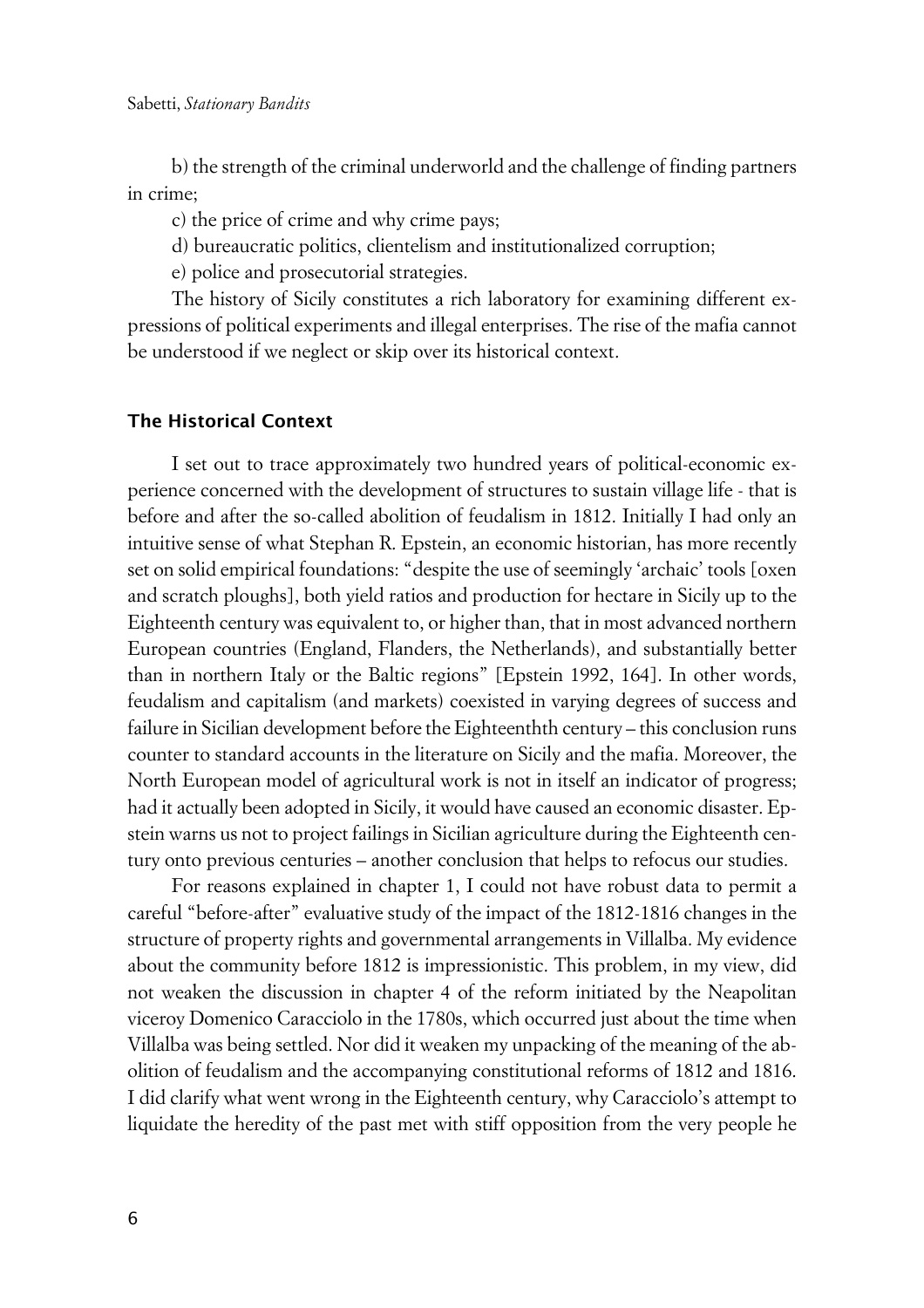thought needed to be delivered from bondage, and why by the time Tocqueville visited the island in 1826-27 evocation of the word Sicily conjured up the mental picture of an island and a people plagued by governmental failures and social disintegration.

I found that the chief problem was not the "Anglo-Sicilian" constitution of 1812 but rather its suppression and the extension of absolutist rule in 1816. I showed why "the creation of a legal-rational order *à la* Weber in 1816 represent[ed] a breakdown and *not* the beginning of modernization in Sicily" [Sabetti 2002, 224]. I argued that this was not because the legal-rational order *à la* Weber was imposed from the outside (a *fuorviante* or misleading issue), but because

Rather than facilitate individual and collective efforts on behalf of common interests shared by islanders, (centralized government and administration) created an antithesis of interests between rulers and ruled, and between landowners and landless. The antithesis evolved into successive revolts, culminating in the very collapse of the Kingdom of Two Sicilies and the creation of the Kingdom of Italy in 1860-61. But the iron law of oligarchy inherent in the forced creation of unity through centralized government and administration remained, just as the proprietary claims of great landowners continued to be determinants of the human condition in the countryside [*ibidem].*

I am not suggesting that the creators of Italian unification deliberately set out to victimize people [*ibidem*, 48]. I suggest, instead, that Italian leaders assumed or took for granted that the reconstitution of agricultural and communal activities as a function of their state making - what in other contexts James C. Scott has more recently characterized as "seeing and thinking like a State" [Scott 1998] – would have primarily beneficial effects. I set out to explore the relationship between expectations and results and what ordinary citizens – mostly peasants in this case – can do to cope with the exigencies of life under such circumstances.

Recent historical works by Lucy Riall [1998] and James Fentress [2000] do not use the theoretical distinctions or language of social scientists but they address, in their own fashion, critical issues raised by my work and related inquiries. Riall and Fentress find it useful to go back to the problem of governability under the post-1816 Bourbons. They emphasize the challenges that centralized government and administration faced before and after 1860 with respect to public order and local-central government relations, and they correctly suggest that many of the difficulties in government performance can be attributed to institutional problems, including the issue of how to create an administrative class and secure coordination and compliance through bureaucratic means. Their work can be viewed as complementing my own. My analysis departs from Riall's analysis and is much closer to that of Fentress on three points.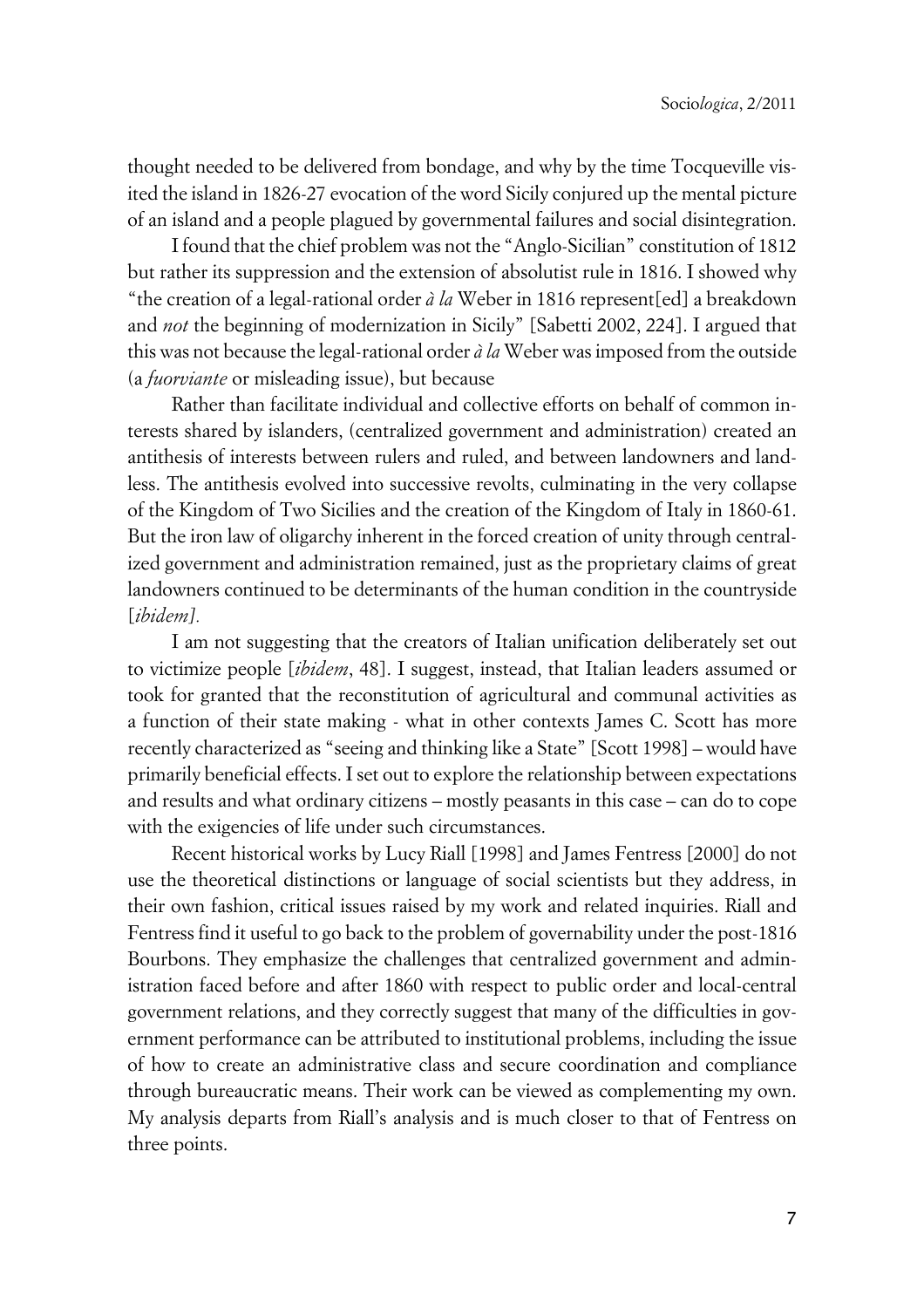First, I find untenable Riall's belief that somehow a unification *à la* Gramsci could have realistically taken place if somehow Cavour had stopped being Cavour and had acted like a French Revolutionist; these if/then propositions ignore the actual people and facts on the ground. Second, as Fentress and I discuss, what could more realistically have occurred, and what would have given Cavour and his government greater support, legitimacy and consensus, would be if they had acted upon the political experiment suggested by Ferrara in his 1860 memorandum to Cavour, and if they had ceased to pursue anti-church policies in Sicily where a majority of people were strongly attached to their faith. These possibilities stem from the actual people and facts on the ground, but the rush of events militated against them [see Sabetti 2000, 47-49]. Third, if Riall had looked more closely at the identification and aspirations of Sicilian democrats from the 1840s to the revolt of 1866, she would have found what Fentress presents better than I do: that most Sicilian democrats were not Jacobins, or "Gramscian" *ante litteram*. Most if not all, wanted self-government, independence or autonomy for Sicily based on a revised version of the 1812 constitution;<sup>6</sup> they anticipated that a free labour market together with communal government and parliament recast on the principles of self-government would seriously devalue the property rights of large landowners as determinants of the human condition in the countryside. But, as I tried to show, time they did not have.

By 1814, the Sicilian constitutional barons could neither make use of parliament nor manage public affairs without it. What they needed was a long time span in order to work out or solve the accumulation of governmental issues and problems generated by the constitutional reform experiment – but this they did not have. At the same time, British intervention in Sicilian affairs during the Napoleonic war had given Sicilian leaders hope that British support would serve to maintain conditions favourable to the long-term survival of the new Sicilian constitution. It was, however, an ill-founded hope. British policy in Italy, anchored as it was to Austria, ran precisely against the very survival of the Sicilian constitutional experiment. Thus Sicily's constitutional experiment was ultimately decided not at Palermo but at the Congress of Vienna. And it was the Congress of Vienna that approved the constitution of a centralized system of government and administration uniting both Naples and Palermo under the Bourbon king, now styled as Ferdinand I of the new Kingdom of Two Sicilies

<sup>6</sup> They also wanted to resurrect the symbols of the Sicilian nation, including its flag, coat of arms and parliament, suppressed in 1816. The issue of the Sicilian language, a written language since the Twelfth century and with its own dictionary since the Sixteenth century, is more complicated. Suffice it to say that Sicilian-Italian dictionaries continue to be published and sold to this very day. The last volume of a projected five-volume comprehensive dictionary started in the 1970s appeared by 2004.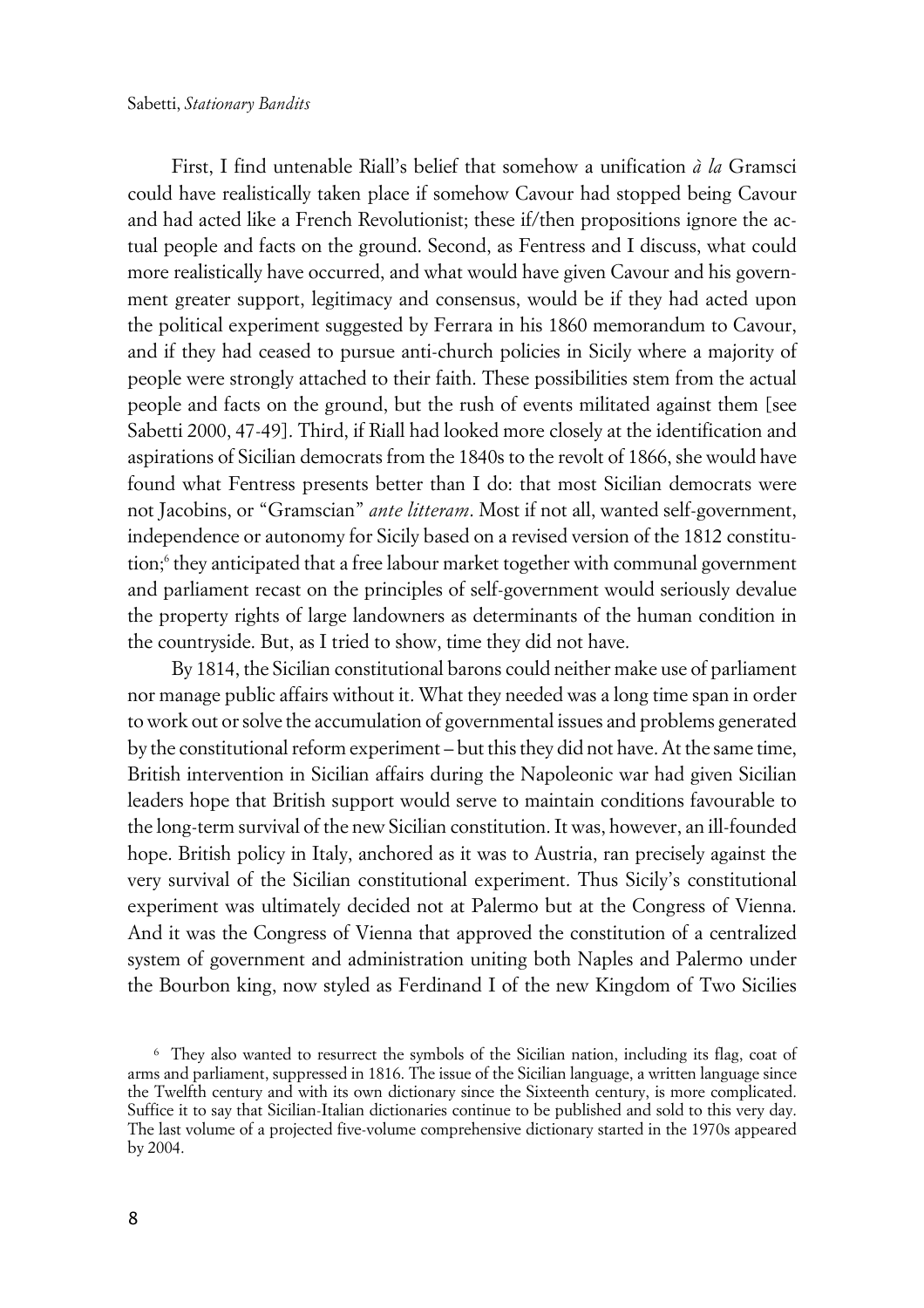– in the famous words of a contemporary historian, making Sicily "a posthumous conquest of Napoleon" [Luigi Blanch, quoted in Rosselli 1956].

#### **xCaught in "the Iron Circle"**

In spite of the regime change in the 1860s, Sicilian peasants found themselves locked into what in 1876 Sidney Sonnino<sup>7</sup> called an "iron circle." Let me quote him at some length:

The situation we found in 1860 persists today [1876…] We have legalized the existing oppression and are assuring the impunity of the oppressors. In modern societies, tyranny of the law is restrained by fears of remedies outside the law. In Sicily, with our institutions patterned on liberal formalism rather than informed by a true spirit of liberty, we have furnished the oppressing classes the legal means to defend their oppression and to take over all public positions by the use and abuse of power that was and continues to be in their hands [Sonnino quoted in Sabetti 1984, 48].

And, in sharp disagreement with the parliamentary commission on Sicilian conditions (R. Bonfadini, Rapporteur), which had just reported that "In Sicily there exists neither a political question nor a social [i.e. agricultural] question" [Giunta per l'inchiesta sulle condizioni della Sicilia 1876], Sonnino continued:

We are now strengthening the oppressors' hands by reassuring them that, no matter how far they push their oppression, we will not tolerate any kind of illegal remedy, while there can no legal remedy, for they have legality on their side [Sonnino quoted in Sabetti 1984, 48].

This meant two things for most ordinary people in the countryside. On the one hand, they suffered lobar contracts imposed by the monopoly of large landowners or their agents and supported by the arms of the state; on the other, they bore the cost of government, without voice and with little benefit. Most Sicilians were thus left with no legal remedies while the central government would not tolerate any kind of illegal remedy.

How did ordinary people cope with the situation described by Sonnino? I answered this question in chapter 5 of my book *Village Politics and the Mafia in Sicily*. Drawing on archival data of different sources – prefecture, local, pretura, and parliamentary, and diocesan archives – I found that ordinary villagers did so in at  $\ddot{\phantom{0}}$ 

<sup>7</sup> Sidney Sonnino had as traveling companions two other young analysts, Leopoldo Franchetti and Enea Cavalieri. They set out to study Sicilian conditions parallel, and in response, to the 1875 parliamentary commission better known as the Bondadini Report. Cavalieri interrupted his sojourn in Sicily to travel to Canada and the United States to study the prospects of liberal democracy there. Sonnino later served as prime minister and foreign minister of Italy.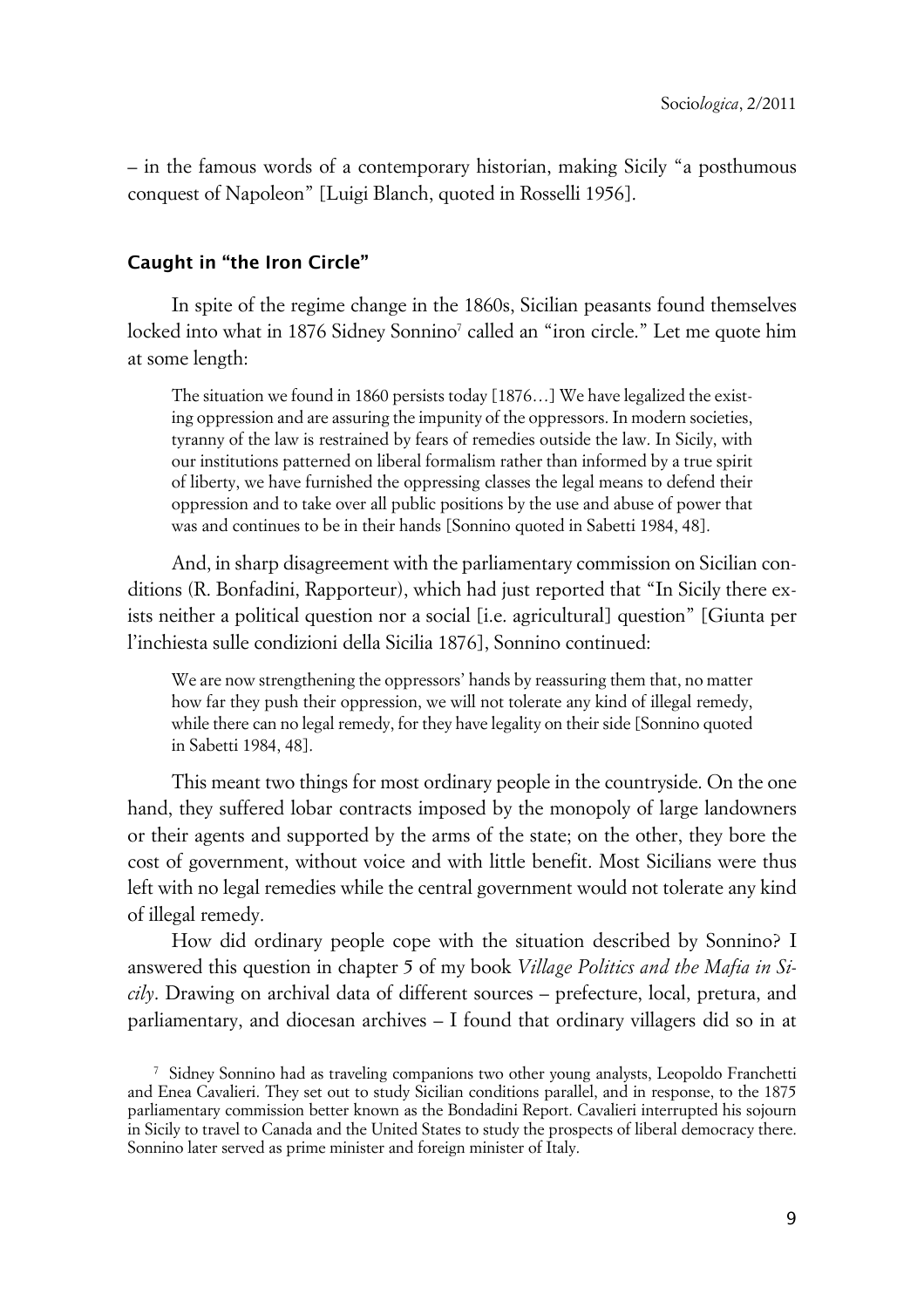least three ways: armed revolts between 1820 and 1866; unrestricted individualistic action in communal and agricultural activities and in matters of peace and security; and various forms of voluntary collective efforts – a wheat bank, an agrarian association, chain migration and church confraternities as mutual aid societies. More recent studies suggest that I did not sufficiently emphasize the commitment shown in the second half of the Nineteenth century by the Villalba clergy in promoting such undertakings as local civic assets [see Caramma 1995; Lomanto 1994; Naro 1994, 29-57].8 Still, Sonnino's assessment and my own findings about local concerted action in Nineteenth century Villalba are important for three reasons.

First, Franchetti's often cited views about Sicilian *scioltezza* take on a different meaning when they are ranged along the analysis of his travelling companion, Sonnino. Franchetti's description of Sicily is "institutions free;" it tells us how individuals may behave when they are locked in a many-person analogue to the prisoner's dilemma. Sonnino provides the missing link in Franchetti's account by telling us about the rules or the constraints of the game. In a similar way, Gramsci's great social disaggregation does not mean that a lack of community concern, or an inability to act, or a proclivity for vertical, clientelistic politics, but rather the presence of governmental institutions that create serious impediments to both voluntary and public initiative.

Second, I discovered in Villalba several civic assets in the form of voluntary associations. These civic assets suggest as untenable Franchetti's, Gramsci's and Putnam's generalizations. What serious difficulties local undertakings experienced in the Nineteenth century were due more to the constraints interposed by the instrumentalities of the central government and by the systemic power of large landowners or rentiers, than to what Mancur Olson in his classic study characterized as the logic of collective inaction.

Third, my findings run against my own expectations at the outset of the study: people did manage to overcome the logic of collective inaction. Membership in the church-sponsored associations generated considerable social capital and led some people, including the then young Calogero Vizzini, by the 1890s to consider jointly doing something about the absence of peace and security in the countryside. Public provision by state police (the stationary bandit) was posing as much danger as the brigands (the roving bandits). The Villalba mafia thus emerged as concerted action to overcome institutional weakness and failure of the public institutions (the stationary banditry) in providing peace and security in the countryside in the face of brigands

<sup>8</sup> The Archangelo Cammarata Center for the Study of Cooperation in San Cataldo and the research by Cataldo Naro have done much to bring out the positive role that church-sponsored associations played in local development and especially in the creation of human and social capital.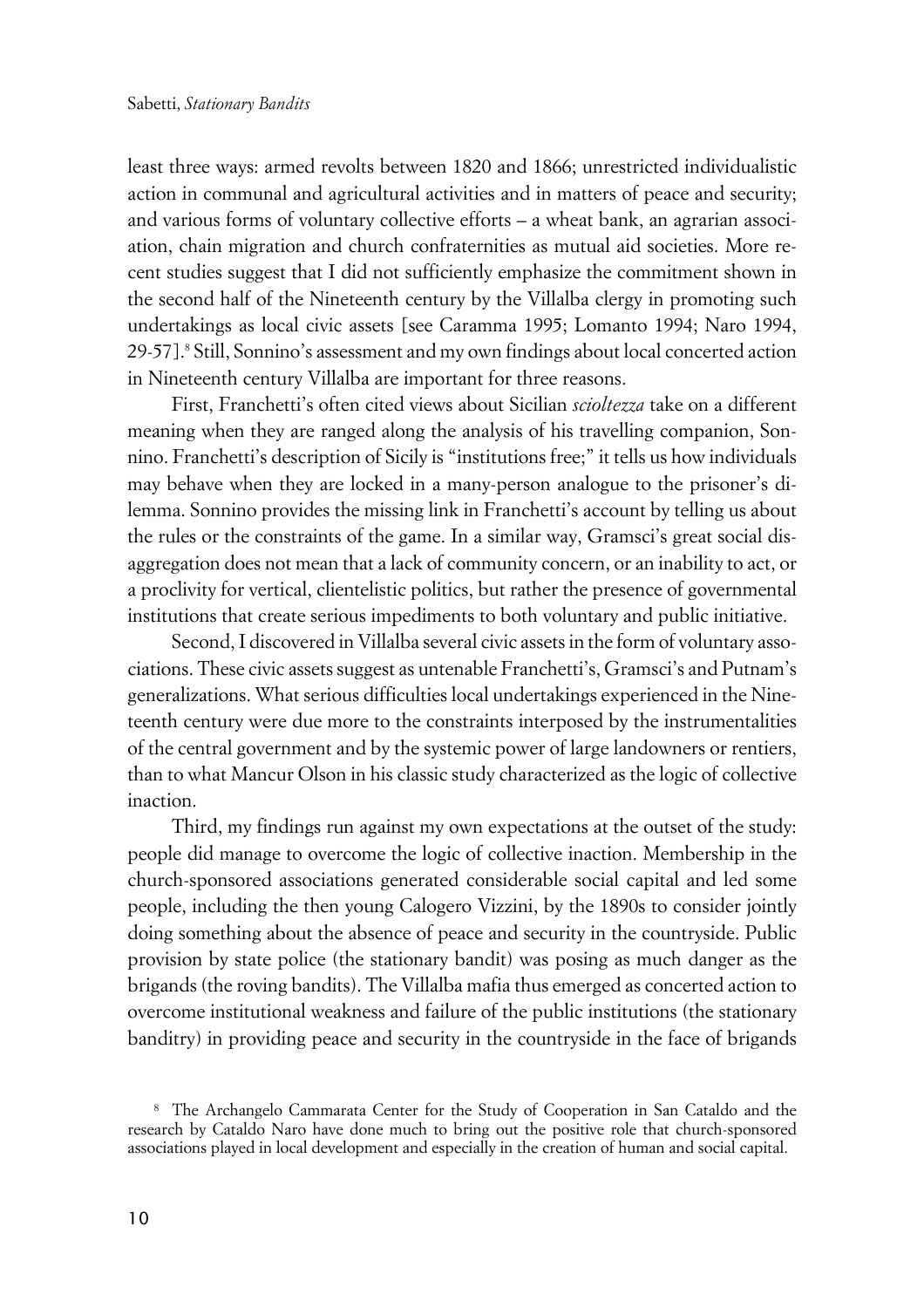(roving banditry). The rise of the Villalba mafia came after other forms of collective action coping with conditions of life rigged against ordinary villagers had been exhausted.

#### **xOvercoming the Iron Circle: Creating a New Paradox of Power**

Contrary to what much of the scholarly and popular literature since the 1960s would have us believe, the mafia in Villalba is of relatively recent origin; it does not go back to the 1860s. And, more importantly, it started as a form of private protection, with little or nothing to do with large estates. The archival research for the Sicilian interior and coastal towns by Fentress [2000] has added a new, historical, twist to my findings.

Fentress suggests that the story of the mafia must be understood against the background of the uprisings of 1820, 1848, 1860, and 1866 and, more generally, Sicily's struggle for freedom in the first half of the Nineteenth century. Like the text that follows, Fentress found that many of the social and political modes of behaviour that have evolved, and often become ways of life, in Sicily must be understood as responses to strictly political phenomena. Both of us, in fact, both place in sharp relief the political bases of agrarian problems over time. Our respective studies equally stress the importance of the institutional context for understanding of the emergence of the mafia, but variations in the historical and institutional context matter. So just as I found that the mafia of Villalba developed out of a civic, self-help, tradition, so Fentress has found that the mafia of Misilmeri and other coastal towns without large estates developed out of a revolutionary tradition. Our findings are not contradictory but complementary. Our respective research transforms into variable what is often viewed as constant: the emergence of mafia groups as illicit enterprises. Such illicit collective undertakings may solve some problems but they also generate others, as I discovered.

What I found in the case of Villalba does not at all deny the possibility that some mafia groups may have been *ab origine* exploitative counter-governments by estate managers and their armed bands under the protection of large landowners. Nothing in my theoretical perspective or presumptive knowledge would preclude me from ignoring or rejecting this possibility, since men (and women) are not angels and words like swords can kill. Indeed, the potential for the Villalba mafia to become a protection racket and a veritable criminal organization, victimizing villagers and landowners alike through violence, intimidation and silence (*omertà*) was there from the very beginning: an outlaw regime can gain legitimacy through the protection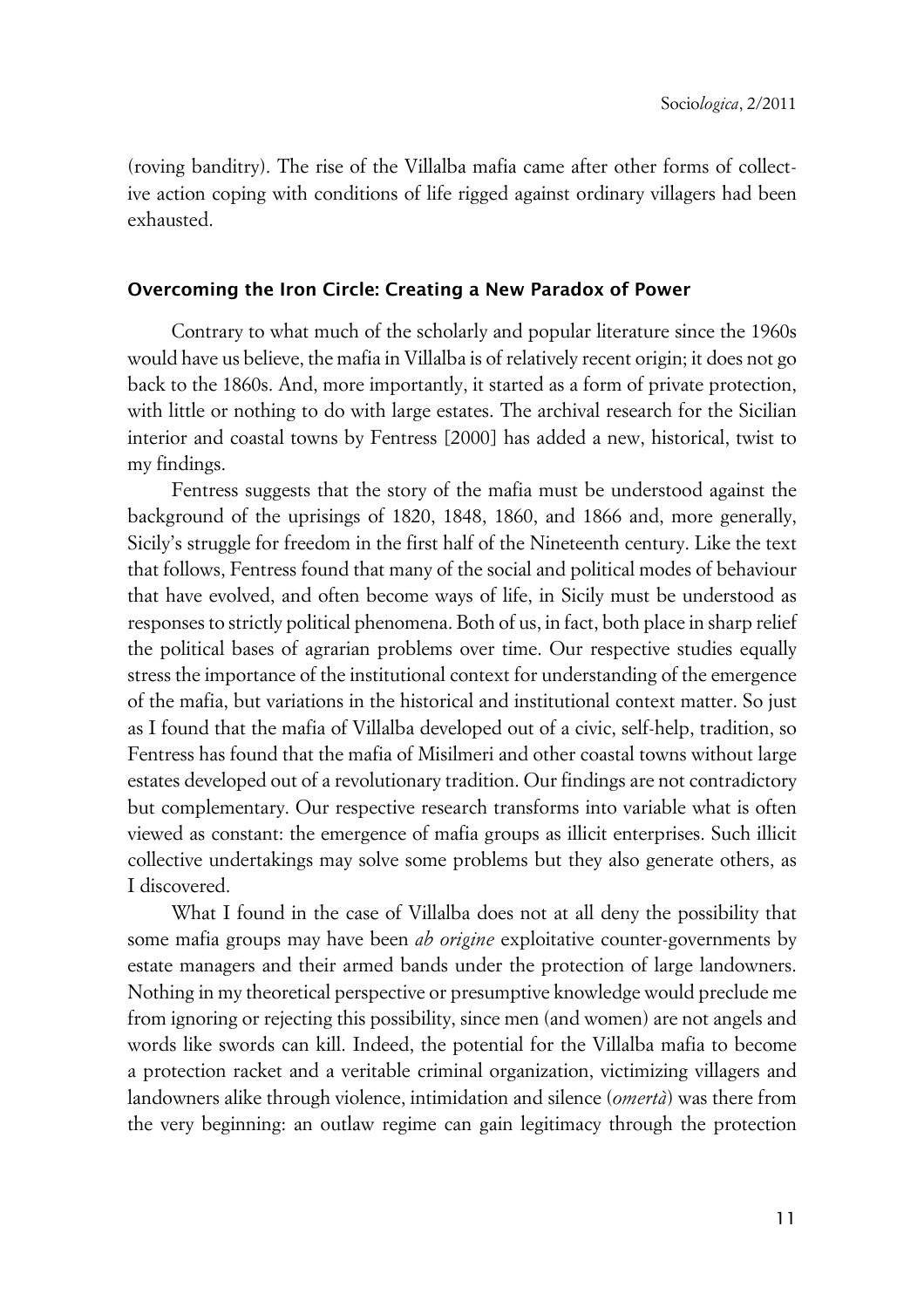services it offers and then exploit the position it has acquired, revealing anew all the problems of political organization that plague the lawful regime.<sup>9</sup> The chief problem with the best anthropological and sociological research presumes what must be shown empirically. Consider the following.

Contrary to what it claims, the anthropological work by Anton Blok [1974] does not give us an account of the mafia of a Sicilian village between 1860-1960; it focuses on the period between 1912 and 1922; and even for that period the evidence is very weak. Moreover, Blok also omits what Diego Gambetta [1993, 2] clearly notes: "Violence is a means, not an end; a resource, not the final product." There remains a serious gap between the model of mafia presented by Blok and the evidence adduced in its support [see also Mangiameli 1989, 193]. Equally, one would hardly know from Blok's narrative that the village, Contessa Entellina, is an Albanian town with a long history, rich in revolutionary and Socialist tradition, at times combined with intense ethnic conflict. Villagers squarely opposed the Weberian perspective of order and power that informs Blok's analysis.<sup>10</sup> Equally troubling, Blok leaves us in the dark about the potential for conflict between the local mafia groups and the Socialist (and presumed antimafia) group of Contessa. Just as troubling is the study by Jane Schneider and Peter Schneider. After having chosen the town of Sambuca di Sicilia, "as the focal point of [their] research" [Schneider and Schneider 1976, 9], the two scholars provide little or no evidence about the mafia of that town, its origins and operation. In the post-1945 period, Sambuca gained the reputation of being perhaps the most Communist town in Sicily and became known as "the Moscow of Sicily". Again, we are left to wonder how Communists coexisted with local mafiosi –or if they were the same persons which would be an important finding. One suspects that the Scheinders' attempt to place the course of Sicilian development within the framework of world system laid out by Immanuel Wallerstein precluded them from examining the rich history of Sambuca in the State, diocesan, notarial and pretura archives. I found their most recent work on Palermo equally problematic [see my review of Schneider and Schneider 2003, in Sabetti 2003].

By contrast, my research, discussed in chapters 6 to 9, covers the entire life span of the Villalba mafia and goes beyond its collapse in the middle of the 1950s:

a) the rise of the mafia: 1890s-1908;

b) the mafia and antimafia in action: 1909-1926;

c) the re-emergence of the mafia and a new antimafia: 1943-44;

<sup>9</sup> This point has been made in the case of pirates by Peter T. Leeson 2009.

<sup>&</sup>lt;sup>10</sup> It is doubtful that States have ever possessed an actual monopoly of the use of force, as Michael Taylor [1982, 4-6] notes.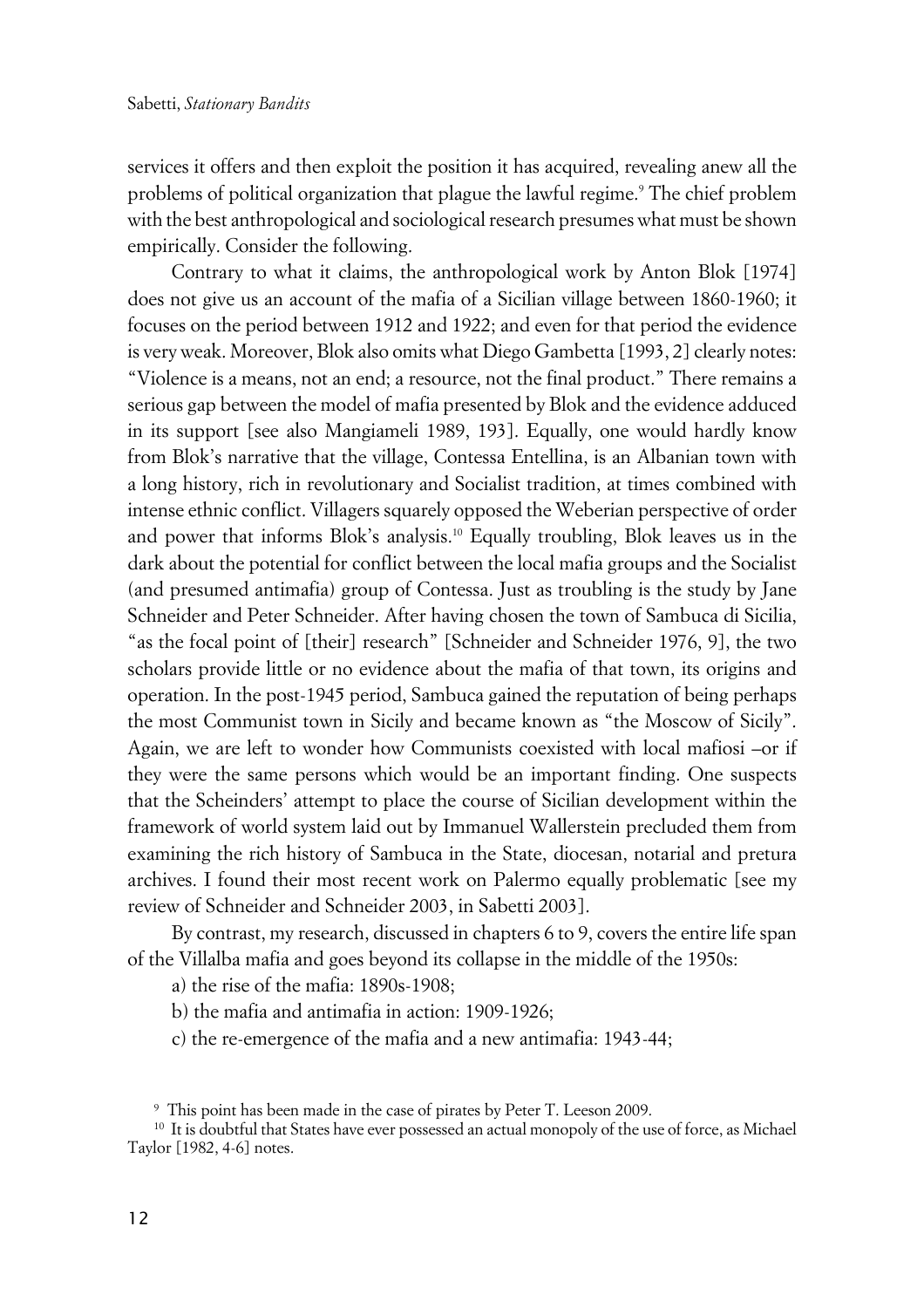d) the mafia and antimafia in action: 1944-1952;

e) the collapse of the mafia and the antimafia: 1953-1956;

f) in the late 1960s, police officials resurrected the Villalba mafia in order to wage the antimafia campaign there, in response to media and political pressures.

Conclusions about the mafia can be drawn for each phase or block of time.

#### **Some Lessons**

What generalization best captures the entire life span of the Villalba mafia is far from settled and for five complicating reasons. First, with our empiricist epistemology, we have increasingly adopted a positivist, unproblematic view of the monopoly of state powers and neglected to appreciate what Sonnino and Santi Romano appreciated and more recently political scientists like James C. Scott have placed in sharp relief – that is, we have tended to ignore that people, in some basic sense, build their own social and political realities and opportunities, and what officialdom in the formal regime may do is only part of the story. If some concepts or institutions do not work, or are rigged against them, people will make their own adaptations and these may become rather perverse when officialdom thinks it can govern but people go their own way.

Second, the crimes that the Villalba mafia is usually associated with are older than the mafia itself – a point also made by Fentress [2000] for the area he studied – and it is not always easy to distinguish which crimes are mafia's and which are not. Third, whether we like or not, and without discounting the opposition, the Villalba outlaw regime enjoyed the support of many, if not most, villagers who stood to profit from it and who did not regard criminal or illegal everything that was so labelled by State laws. Fourth, short of exiting the village, other alternatives available to local people after 1918 and after 1944 – the antimafia groups – were, if not worse, not always desirable. In fact, the antimafia groups – the Nationalist group after WWI and the Left group after 1944 – came to be viewed as the mirror images of what they sought to destroy. Finally, the polemical use of the term mafia in public discourse has often clouded points one to four.

The mafia as *piovra* has a long and rueful history in polemical writings on Sicilian criminality. Sicilian criminals and the myths and half-truths that surround their activities subsist in different but coterminous worlds, making the task of distinguishing fact from fantasy exceedingly difficult. As noted in chapter 1, as Sicily became another province of united Italy the term mafia was used to label anti-government opposition, including republicans and Bourbon loyalists. Christopher Duggan's work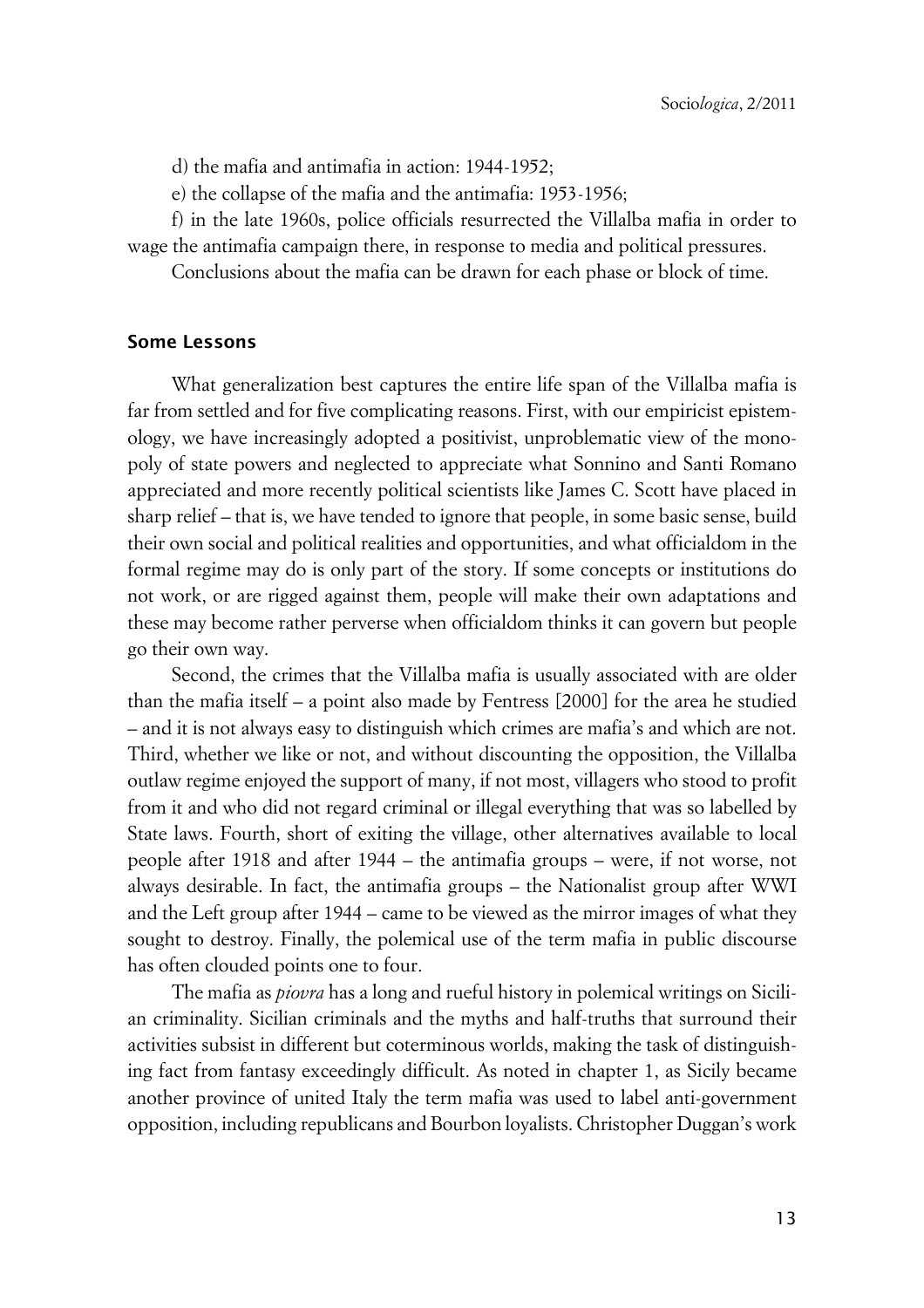on Fascism and the mafia [Duggan 1989] is suggestive of the extent to which the notion of the mafia used during Fascism obscured rather than advanced knowledge about Sicily's problems. Duggan's analysis complements what I found for the post-1944 period, up to the 1960s.

At the very least, the history of the Villalba mafia sketched here can serve to answer the question that Giovanni Falcone, the Sicilian antimafia magistrate, raised in his own fashion before he was killed in 1992: "Why is it that men like others, some even endowed with real intellectual abilities, are compelled to devise for themselves a criminal career in order to survive with dignity?" [Falcone 1991, 72]. Other conclusions, not always made explicit in the text, can be more sharply drawn here.

The relative support of the mafia among local people cannot be understood without reference to the actions of those who oppose it – the antimafia forces. In the post-World War I period the antimafia movement came from the nationalist Right and mostly from local professional people; in the post-World War II the antimafia came from the Left divided between those who followed Pantaleone and those who followed Lumia. In my research I discovered that for most villagers, these alternatives were worse, or not better, than the disease they sought to cure. Let me refer briefly to the post-1944 period. What I found is that the ideological choices following World War II made the Left insensitive to the needs of its strongest potential allies (the peasants) in a fashion reminiscent of developments in the North of Italy following War World I. A doctrinaire definition of land reform also did a great deal to drive peasants to the Right – and the equally doctrinaire behaviour of the local Leftists ruled out any early possibility of capturing the protest vote that was there for the taking. There is no place in conventional wisdom for a patron who alienates potential clients by being too ideologically intransigent, and this mistake occurred often among the post-1944 Villalba Left followers. Recent research has revealed that the regional Communist leader Girolamo Li Causi was aware of this problem to the point of having a more nuanced, less Manichean, view of the mafia, even though he had been fired upon in the Villalba square in 1944 [see in particular Mangiameli 2000, 15-16]. But whatever he discussed behind closed doors did not succeed in improving the fortunes of the Left. As noted in an earlier footnote (no. 4), the collapse of the regional association of Left Cooperatives (USCA) by 1949, due to internal corrupt practices, did considerable harm to the trust that ordinary peasants had placed in the Left cooperatives in their quest for land and work.

Again in contrast to prevailing interpretations, I found that, at least in the case of Villalba, it was not the DC (the Christian Democratic Party) that was "captured" by the mafia, but rather the reverse. With its access to immense resources via control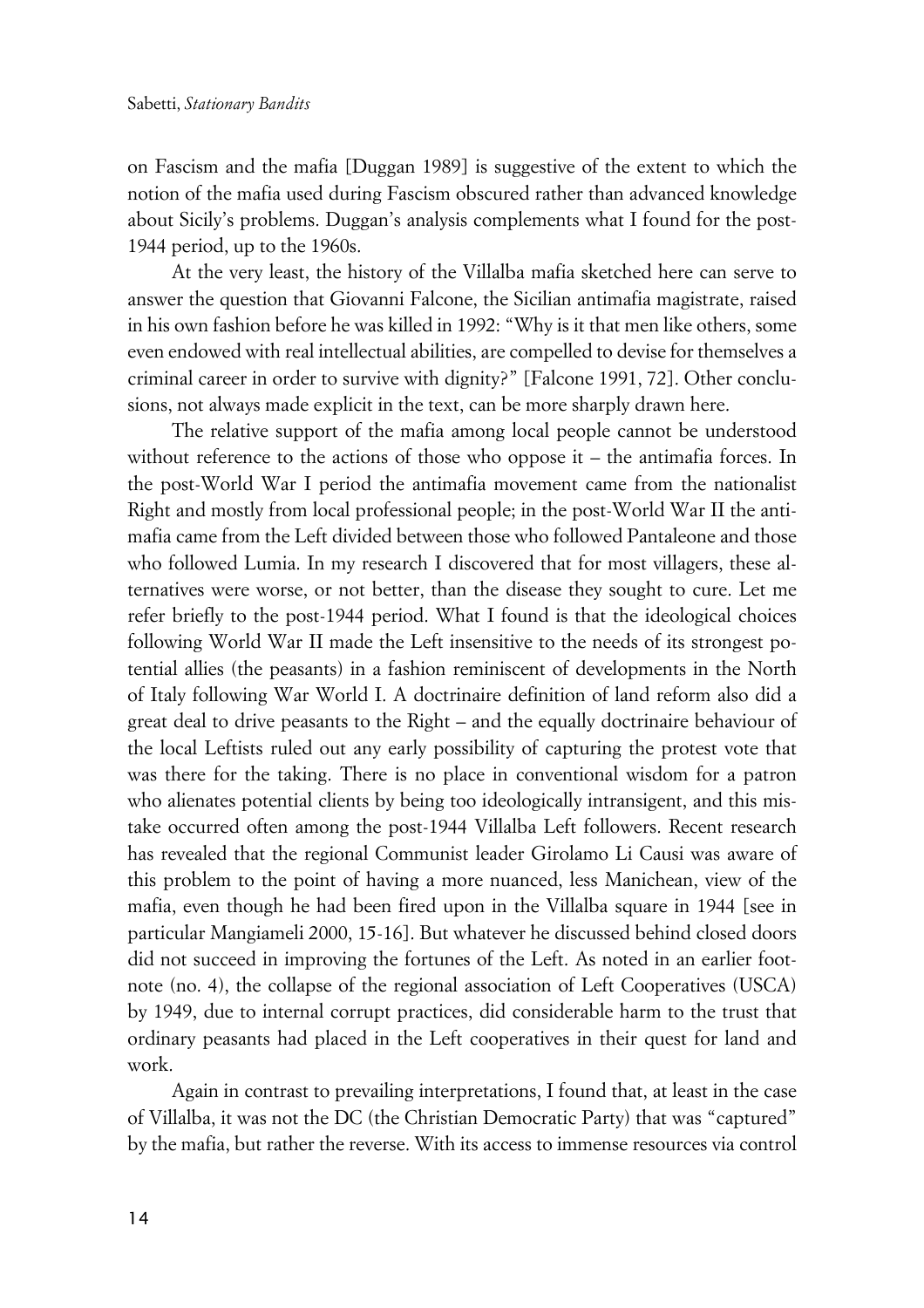of the regionalist state, the DC undermined the mafia and ensured its rapid demise. By the middle of the 1950s, the DC displaced the Villalba mafia, at about the same time that the Villalba Left coalition vanquished itself. The reader searching my text for evidence of a movement of the mafia from the countryside to the big cities and for the presumed change in the nature of the mafia from an agrarian phenomenon to a "mafia business," one principally involved in living off development, construction contracts and the drug trade, will be disappointed. I found that villagers who have been leaving the town since the 1890s to go to places like Albenga in North Italy, Buffalo, New York, Montreal, Quebec, La Plata Argentina, or Trenton, New Jersey did not bring the local mafia with them. The Villalba mafia did not move on to greater opportunities elsewhere and does not quite fit what the recent work of Federico Varese [2011] suggests. Of all the generations of villagers who emigrated – and there were some former mafiosi in the post-1950 wave of emigration - I was able to track down only one villager who turned to a life of crime in Philadelphia in the late 1930s. His case seems an isolated one and it is not strong enough to suggest anything like the Villalba mafia on the move for he grew up in Philadelphia before the Second World War. When in the 1950s he did try to call up the name of "Don Calò" to assert his authority in Philadelphia, his assertions were not taken seriously by his associates.

The Villalba mafia ended in Villalba itself. This is so because, as I tried to show, the mafia phenomenon is not constant but variable in terms of finding partners in crime, demand-driven product illegality, criminal opportunities, laws and regulations of government as well as in terms of time and place contingency. The mafia of Calogero Vizzini does not fit the 1980s model of Cosa Nostra.<sup>11</sup> Even in the Cosa Nostra manifestation, it is an exaggeration to view, as I show in my *The Search for Good Government* [Sabelli 2000], mafia groups as some sort of privatized Leviathan. When we extend the analysis to Palermo and its surroundings, we have to deal with several dimensions not always taken into account by the conventional view:

a) the ontology of the mafia in question;

b) the strength of the criminal underworld;

c) the price of crime and why crime pays;

d) bureaucratic politics, clientelism and institutionalized corruption;

e) police and prosecutorial strategies;

f) responses from civil society associated with the Leoluca Orlando administration;

<sup>&</sup>lt;sup>11</sup> I have pursued this examination in Sabetti 2000, chapters 6-7; for what we can learn from some of the best North American studies on organized crime, see, among others DiBella, Sabetti, and Tremblay 2000.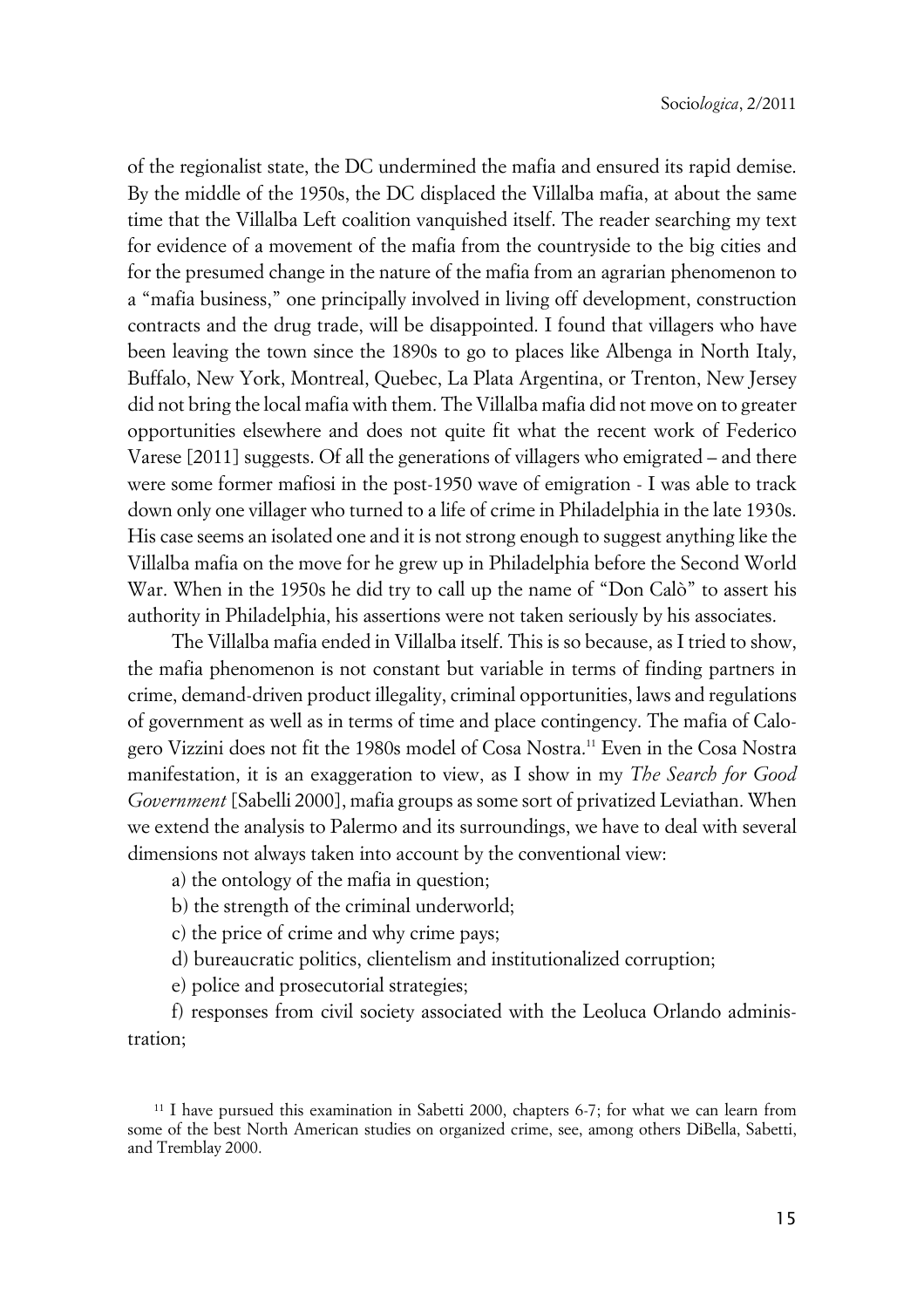g) why mafia groups cannot be long-term alternatives to the stationary bandit we call the state.

A chief conclusion identified in my research remains: the Sicilian problem is ultimately grounded in the structure of authority relationships that impinges upon the pursuit of individual and joint or collective opportunities. What lessons, then, from my research are still applicable to the new millennium?

#### **xA Future without the Mafia**

In preparation for the second edition of *Political Authority in a Sicilian Village*, I returned to Sicily in March 2002 and revisited the village where I had done fieldwork over the course of the 1970s and the early 1980s. I have kept up with developments since then, and so I am in a position to respond to the question.

Unlike the case of most other Sicilian and Southern villages, the Villalba population has remained around 2000; in the past twenty years there has been on average an equal number of births and deaths annually (about 28). What helps to explain the relatively stable population is not just a widespread strong preference to live in Villalba [Sabetti 2002, 25], increasingly made it more attractive to those who work outside by better roads, and a slow but steady growth in public employment [*ibidem*, 219], but also a renewed confidence in the local economy. The rediscovery of agriculture as a source of income was already noticeable in the late 1970s [*ibidem*, 207-08]. Agricultural activities have continued to grow in part because of increasing outside demands for local specialities like lentils and tomatoes, in part because they give local people a sense of self-reliance and personal satisfaction and also in part because communal policies since the middle of the 1970s have encouraged brand-name recognition of some local delicacies (the "lentils of Villalba" and the *siccagnu* tomato). Since then, every summer, in fact, there have been local produce festivals, held in conjunction with festivities in honour of the village's patron saint; these generate publicity beyond Sicily and attract a lot of outside people, not just expatriates. Two brothers who left many years ago as blacksmiths to work in Piedmont have returned to Villalba as electrical-mechanical entrepreneurs to set up what local people call "our little Fiat". By 1998, they employed twenty workers full time to make aluminium products and to do automobile-part work for a Fiat plant elsewhere in Sicily. The two entrepreneurs are now trying to diversify their production by building, among others, special ovens for drying tomatoes and other vegetables for export. But all these wealth-producing activities are not easily translatable into official statistics, largely because most of the people who generate this wealth do not consider themselves fully employed – i.e.,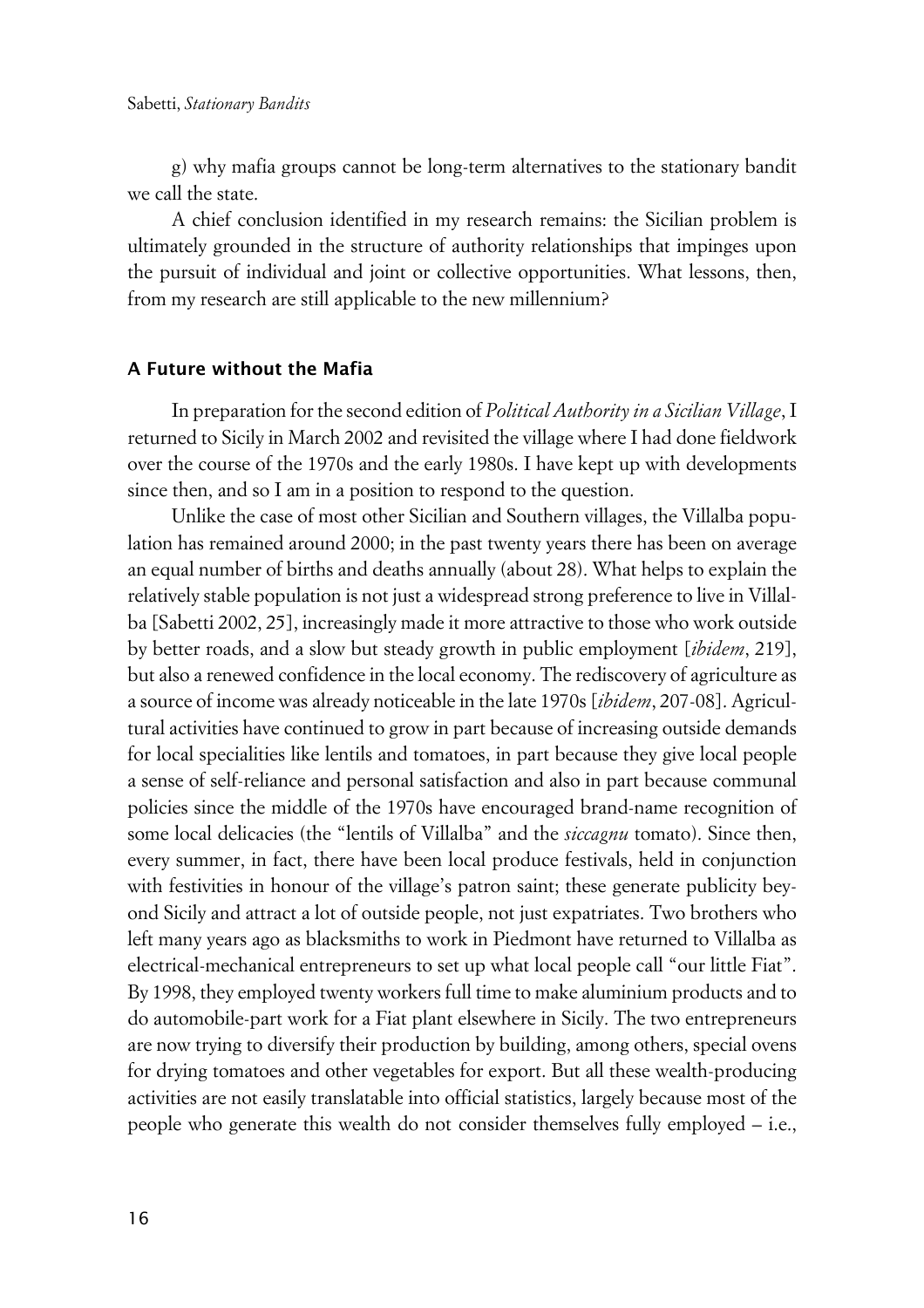they still see themselves as looking for secure employment or as aspiring to work at something better. Not surprisingly, but most erroneously, official statistics in 1995 ranked Villalba as the commune with the highest rate of unemployment (70%) in Italy [cited in *La Sicilia*, 12].

There are also reasons to be optimistic when we turn to politics. The unused capacity at lawful communal self-government noted in the text is being released as a result of several factors that have come together in the past twenty years. By 1978, village politics had culminated with the breakdown of the Demochristian hegemony and with a Left coalition in charge of communal politics. The Left coalition managed to stay in power for a few years and then gave way again to a new Demochristian administration. The insistence on providing communal services continued to take precedence over party control and internal party squabbles. There have been four other communal governments since the early 1980s, but what has not changed is the commitment of different administrations to act on behalf of community interests and concerns, albeit expressed in different ways and emphasis. These changes in local political life are partly due to a new generation of community leaders anxious not to repeat the mistakes of their fathers and committed to provide good government. But the changes are also partly due to other factors: the collapse of the postwar party system, which did not occur as predicted in [Sabelli 2002, 240;] the renewed efforts of national and regional governments, following the Bassanini laws of decentralization, to return some of their authority over communal affairs to local elected officials at the very same time when policies of the European Union are reaching more and more directly to citizens. Like most other communes now, the Villalba commune has its own charter of self-rule brought in the mid 1990s in consultation with the entire population. This charter, which some villalbesi grandiosely see as "our own chapters of the land" recalling those of pre-1812 times, can be found, with other information, on the web.<sup>12</sup> Since the 2000 local election, the mayor is a cardiologist who listed politics as his hobby on the commune's web page. As a general rule, the delivery of public services from the field offices of the national and regional bureaucracy such as health services over which the Villalba commune has managed to have some say and control has increased and improved considerably in the past twenty years – to make Villalba part of the Sicily that works [see Deidda 2001]. Some problems like water remain, however, but these are not within the grasp of the local government and the community – they are part of the Sicily that does not work. All in all, it is fair to say that the case of Villalba in the past twenty years suggests that, contrary to the Prince of Lampedusa's famous saying, things do not change to remain the

<sup>12</sup> See [www.comune.villlalba.cl.it.](http://www.comune.villlalba.cl.it/)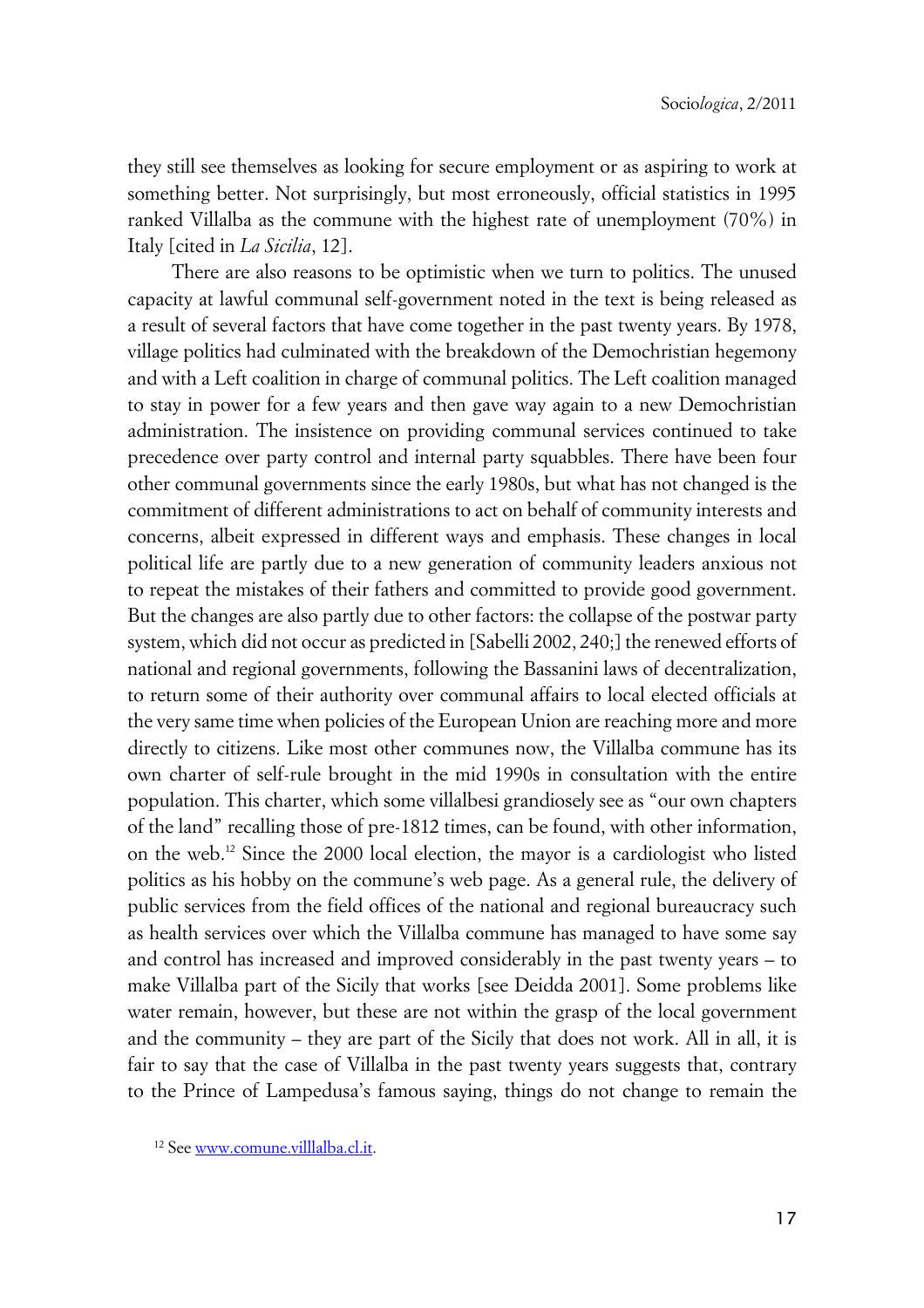same. Things can change for the better. Roving banditry is gone and the State form of stationary banditry is being challenged by Sicilians as they struggle to constitute and sustain productive orders.

#### **xImplications for the Practice of Research**

In reflecting on my work in Sicily, I have often thought of Tocqueville's words in the foreword of his *The Old Regime and the French Revolution*. Let me paraphrase him somewhat. While I have written without any *parti pris* (and I have no affective ties to Sicily and its inhabitants), it would be futile to deny that my own feelings were engaged. What social scientist can write on such a contentious topic, often been used to promote anti-Italian stereotypes in the Anglophone world, in a spirit of complete detachment? I made my own Tocqueville's method of work: "My method has been that of the anatomist who dissects each defunct organ with a view to eliciting the laws of life, and my aim has been to supply a picture that while scientifically accurate, may also be instructive" [Tocqueville 1956, xii].

I feel confident about my work being accurate, but will leave it to others to decide if my own published research has been instructive. Has my work effected a shift in the way social scientists think about the Weberian state, the paradox of power, principal-agent relations, the ontology of the mafia and the government wars on the mafia and thus formulate better conceptions and better research designs? I see little evidence of that. But if social scientists are willing to stretch their vistas beyond stereotypes and impressionist accounts as well as self-deceiving notions of *impegno civile*, they will find in the past and present Sicily a long-enduring culture of self-government and a rich laboratory of institutional experiments that can enrich their professional life – as it happened in my case.

### **References**

Anechiarico, F., Jacobs, J.B.

1996 *The Pursuit of Absolute Integrity: How Corruption Control Makes Government Ineffective.* Chicago: University of Chicago Press.

Assemblea regionale siciliana (ed.)

2000 "Federalisti siciliani fra XIX e XX secolo," *Quaderno*, 3. Palermo: Renna.

Bandiera, O.

2002 "Land Reform, the Market for Protection and the Origins of the Sicilian Mafia: Theory and Evidence." *London School of Economics and CEPR paper*, April 8.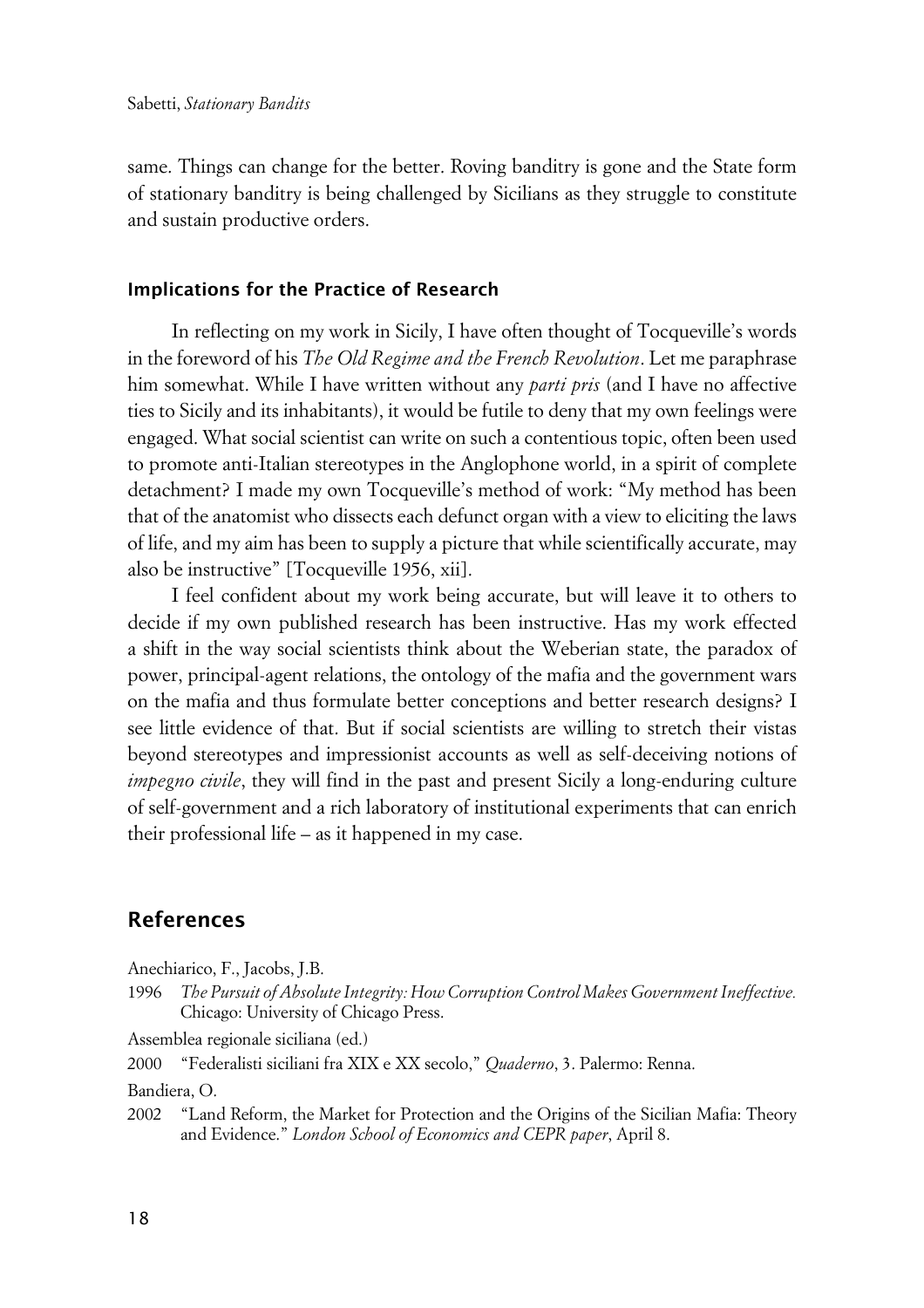#### Blok, A.

1974 *The Mafia of a Sicilian Village 1860-1960: A Study of Violent Peasant Entrepreneurs.* New York: Harper.

Caramma, G.

1995 *Monsignor Giuseppe Vizzini da Villalba a Roma. Contesto Sociale e Carriera Ecclesiastica di un Vescovo 'Romano'" (1874-1913).* Tesi di laurea. Catania: Università di Catania, Facoltà di Scienze Politiche.

de Soto, H.

1989 *The Other Path:The Invisible Revolution in the Third World*. New York: Harper & Row.

Deidda, D. (ed.)

2001 *Il Mezzogiorno che funziona*. Rome: Formez/Donzelli Editore.

DiBella, S., Sabetti, F., Tremblay, P. (eds.)

2000 *Il Crimine in America.* Cosenza: Pellegrini Editore.

Duggan, C.

1989 *Fascism and the Mafia*. New Haven: Yale University Press.

Epstein, S.R.

1992 *An Island for Itself: Economic Development and Social Change in Late Medieval Sicily*. Cambridge: Cambridge University Press.

Falcone, G.

1991 *Cose di Cosa Nostra.* In collaborazione con Marcelle Padovani. Milan: Rizzoli.

Fentress, J.

2000 *Rebels and Mafiosi: Death in a Sicilian Landscape*. Ithaca: Cornell University Press.

Gambetta, D.

1993 *The Sicilian Mafia:The Business of Private Protection.* Cambridge: Harvard University Press.

Giunta per l'inchiesta sulle condizioni della Sicilia

1876 *Relazione 1876.* Reprinted in *L'Inchiesta sulle condizioni sociali ed economiche della Sicilia 1875-1876*, edited by S. Carbone and R. Grispo. Bologna: Cappelli, 1969, vol. 2.

*La Sicilia*

1998 "A Villalba: mafia, chiesa e rivoluzione operaia in piazza." Article by Luigi Ronsisvalle, Catania edition, April 18: 12.

Leeson, P.T.

2009 *The Invisible Hook: The Hidden Economics of Pirates*. Princeton: Princeton University Press.

Levi, M.

1997 *Consent, Dissent, and Patriotism.* New York: Cambridge University Press.

Lomanto, F.

1994 *Popolazione, vita cristiana e cura pastorale a Villalba attraverso I libri parrocchiali.* San Cataldo: Centro Studi sulla Cooperazione "A. Cammarata".

Lumia, L.

1990 *Villalba: Storia e Memoria*. 2 vols. Caltanissetta: Edizioni Lussografica.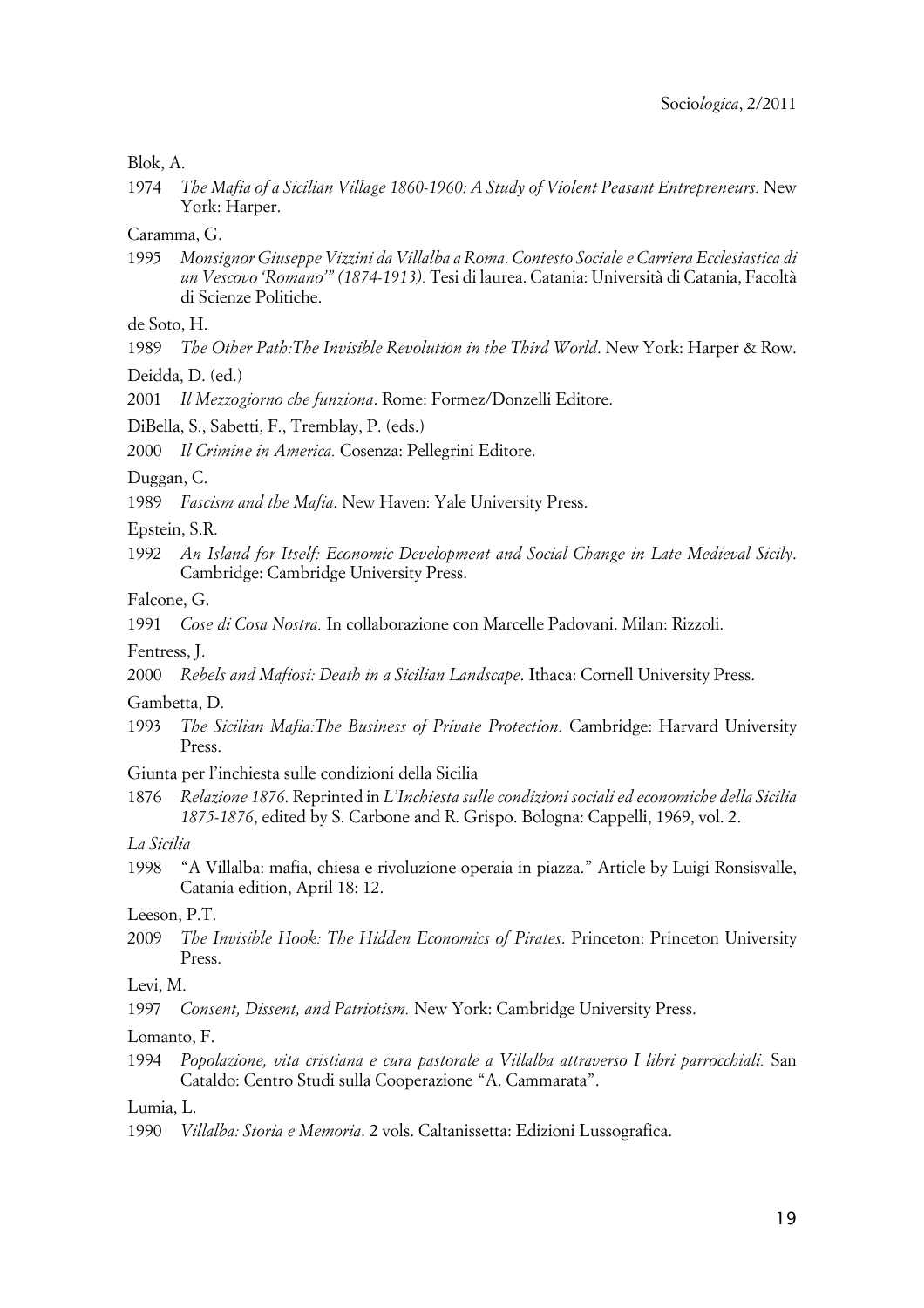Mangiameli, R.

- 1989 "Dalle bande alle cosche. La rappresentazione della criminilità in provincia di Caltanissetta." Pp. 189-218 in *Economia e società nell'area dello zolfo secoli XIX-XX*, edited by G. Barone and C. Torrisi. Caltanissetta: Salvatore Sciascia Editore.
- 2000 *La mafia tra stereotipo e storia.* Caltanissetta: Salvatore Sciascia Editore*.*

McAdam, D., Tarrow, S., Tilly, C.

2001 *Dynamics of Contention.* New York: Cambridge University Press.

Milhaupt, C., West, M.

2000 "The Dark Side of Private Ordering: An Institutional and Empirical Analysis of Organized Crime." *University of Chicago Law Review* 67: 41-99.

Naro, C.

1994 "Dal prefetto Mori al secondo dopoguerra: 1924-1956." In *Il Vangelo e la lupara*, vol. I, edited by A. Cavadi. Bologna: Edizioni Dehoniane.

Olson, M.

1993 "Dictatorship, Democracy and Development." *American Political Science Review*, 87: 567-576.

Ostrom, V.

2001 "The Challenge of Modernity: Seeing like Citizens." *The Good Society* 10: 40-41.

Pigliaru, A.

1959 *La Vendetta barbaricina come ordinamento giuridico*. Milano: Giuffrè.

Riall, L.

1998 *Sicily and the Unification of Italy: Liberal Policy and Local Power 1859-1866.* Oxford: Clarendon Press.

Rosselli, J.

1956 *Lord William Bentick & the British Occupation of Sicily.* Cambridge: Cambridge University Press.

Sabetti, F.

- 1984 *Political Authority in a Sicilian Village*. New Brunswick, NJ: Rutgers University Press.
- 1990 "Un precursore siciliano di 'Public Choice'? Francesco Ferrara e lo sviluppo delle scienze sociali in Nord America." Pp. 259-274 in *Francesco Ferrara e il suo tempo*, edited by P. Barucci and M. Ganci. Rome: Editrice Bancaria.
- 2000 *The Search for Good Government: Understanding the Paradox of Italian Democracy*. Montreal, PQ: McGill-Queen's University Press.
- 2002 *Village Politics and the Mafia in Sicily*. Montreal, PQ: McGill-Queen's University Press.
- 2003 Jäne C. Schneider and Peter T. Schneider's *Reversible Destiny: Mafia, Antimafia and the Struggle for Palermo* [2003]." *The American Historical Review* 1085: 1552-1553.
- 2006 "The Mafia Misunderstood Again." *Journal of Modern Italian Studies* 112: 232-239.
- 2011 "Constitutional Artisanship and Institutional Diversity: Elinor Ostrom, Vincent Ostrom, and the Workshop." *The Good Society* 201: 73-83.

Schneider, J.C., Schneider, P.T.

1976 *Culture and Political Economy in Western Sicily*. New York: Academic Press.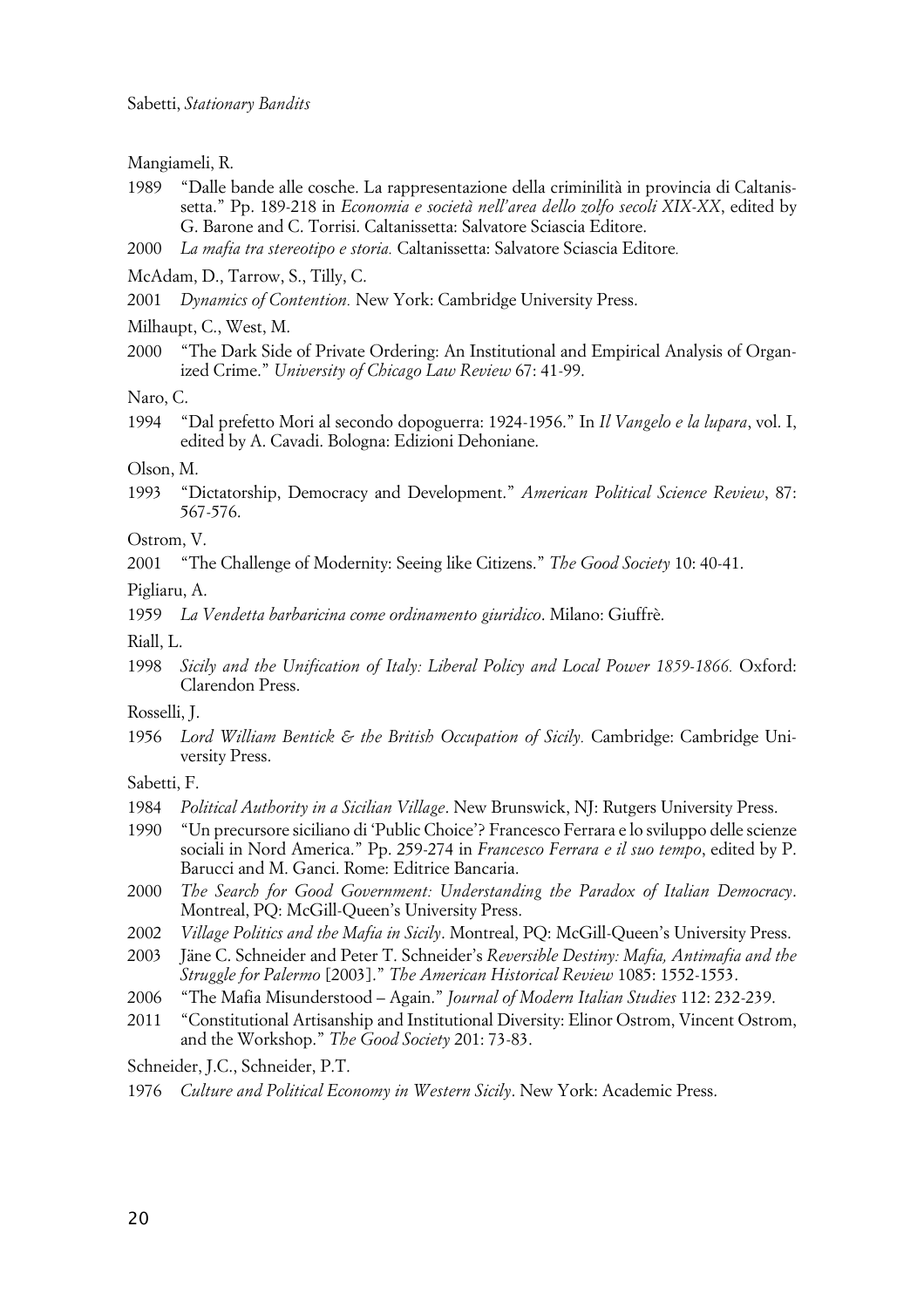Scott, J.C.

1998 *Seeing like a State: How Certain Schemes to Improve the Human Conditions Have Failed.* New Haven: Yale University Press.

Taylor, M.

1982 *Community, Anarchy, and Liberty.* New York: Cambridge University Press.

*The New York Times*

1954 "Mafia Leader C. Vizzini Dies," July 13: 1/2.

Tocqueville, A.

1956 *The Old Regime and the French Revolution*. New York: Doubleday Anchor Book.

Varese, F.

- 1994 "Is Sicily the Future of Russia? Private Protection and the Rise of the Russian Mafia?" *Archives of European Sociology* 35: 224-258
- 2001 *The Russian Mafia: Private Protection in a New Market Economy*. Oxford: Oxford University Press.
- 2011 *Mafias on the Move. How Organized Crime Conquers New Territories.* Princeton: Princeton University Press.